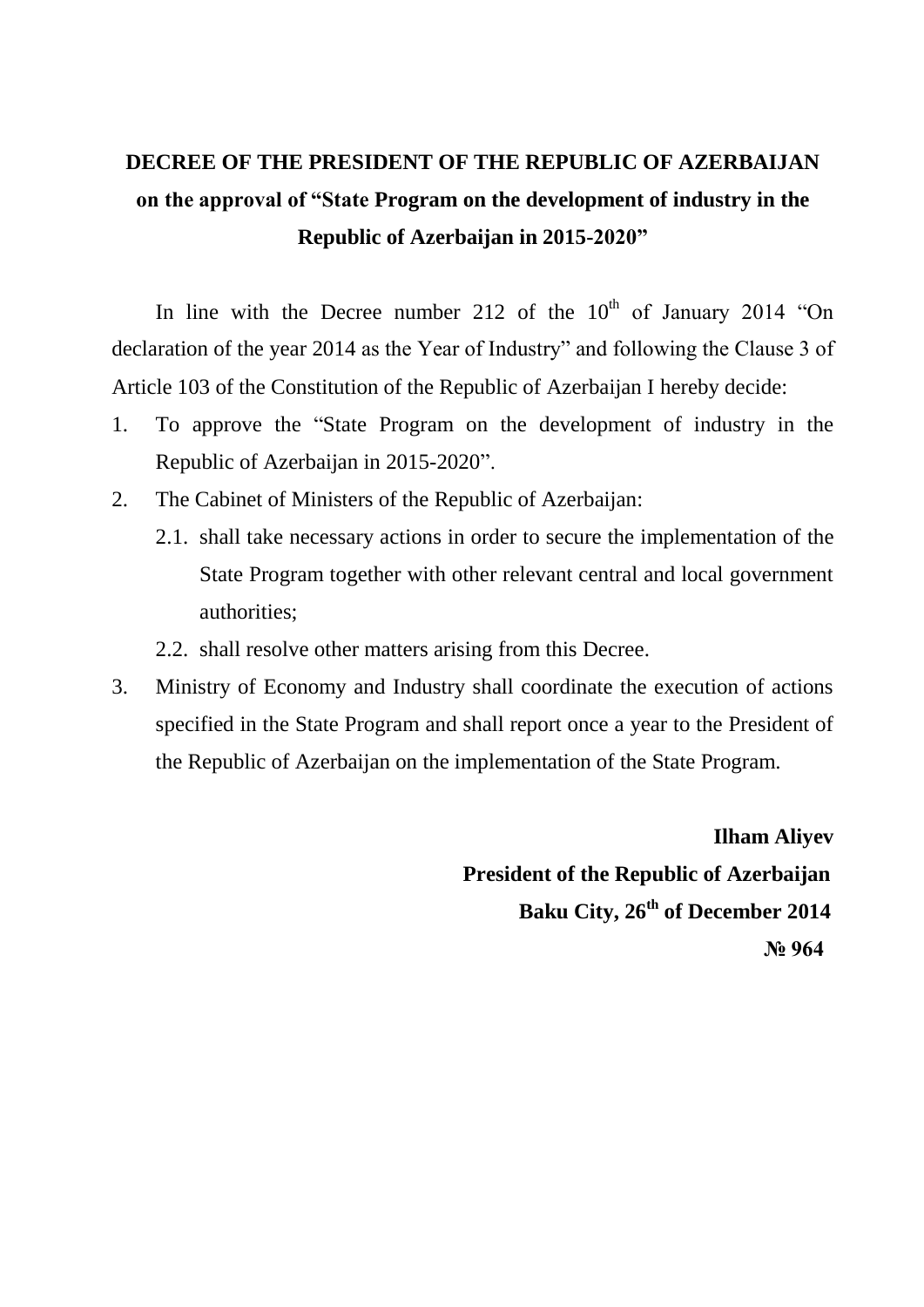Approved by the Decree number 964 of the President of the Republic of Azerbaijan on the 26th of December 2014

#### **STATE PROGRAM**

## **on the development of the industry in the Republic of Azerbaijan in the years 2015-2020**

#### **1. Introduction**

One of the main priorities of the policies conducted in the country is to increase the economic competitiveness and to improve the structure of the economy from the point of the development of industry. Industrialisation is important not just as an economic factor, but also in its social, scientific and cultural aspects including employment of the population, population's income level, urbanisation, skilled workforce, and scientific research and development.

Industrial production of oil that happened in Baku in 1848 for the first time in the world is considered the beginning of industrialisation in Azerbaijan. Significant increase of oil production in the second half of the XIX century gave additional impulse to industrialisation process, which in turn resulted in the formation of oilrelated infrastructure and industrial sectors in the country. Since the mid of the XX century industrialisation process spread out into the country's regions, when new industrial cities had been established.

Wide industrialisation of Azerbaijan in the 1970-1980s is associated with the name of national leader Heydar Aliyev. During this period, large-scale investments had been directed into the development of industry, and a large number of the Sovietscale industrial enterprises had been established, as well as new non-traditional industrial fields. In effect diversification of the industry accelerated. Along with

 $\overline{2}$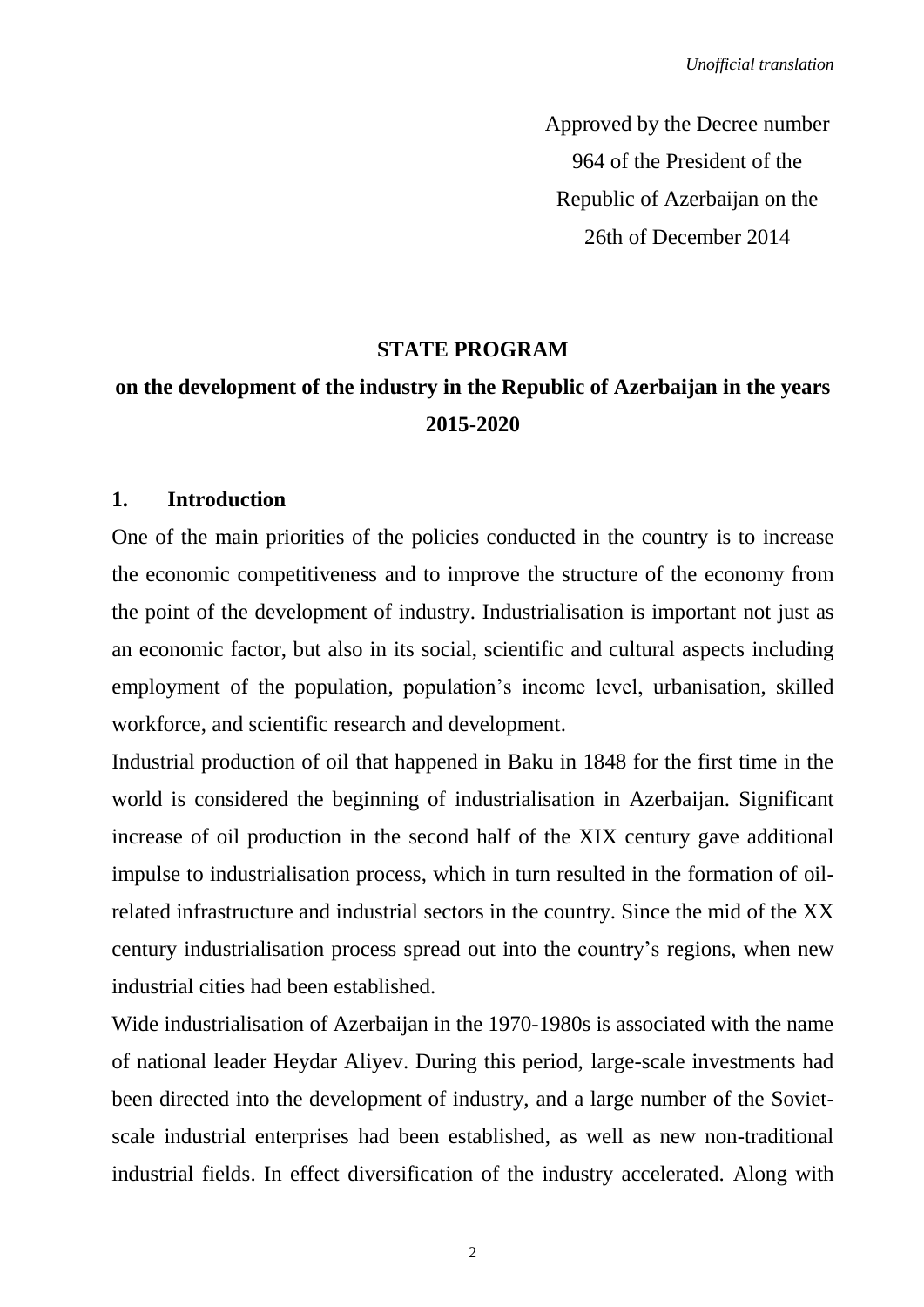this, the practice of sending students in large numbers to the leading universities of the Soviet Union with the view of the enhancement of the human capital of industry became widespread.

The crisis that started with the collapse of the Soviet Union and continued in the first years of the independence had negative effect on the industry, as well as onto all sectors of the economy. Transition from a planned economy to a market economy on the one hand, and occupation of Azerbaijani territory by Armenia on the other hand had a downside effect on industry resulting in drastic reduction of volumes and assortment of the industrial production.

The growth of industrial production started from 1997 by which time a political and economic stability had been restored in the country. After the restoration of independence the key element in the development of industry was played by the foreign investments attracted into the oil and gas sector. Development of this field directly and indirectly stimulated the revival of the other fields of the industry. At that period, privatisation of the industrial enterprises had been carries out and the basis of the market economy institutions had been established.

The pace of industrialisation increased in Azerbaijan since 2004, when improvement of regional structure of industry had been defined as one of the main priorities, purposeful measures had been taken in order to provide for energy supply, which had vital importance for the industry. The republic turned from the net importer of natural gas and electric power into the net exporter, and the infrastructure of the industry had been improved significantly. During this period, in addition to infrastructure projects, state investments had been channelled into several production-oriented projects, favourable business environment had been created in the country, projects executed by the private sector had been financed by the state on concessional terms, and when necessary government participated in these projects.

As a result of these measures industry stepped onto a new stage of development, and as a beginning of this stage 2014 was declared the "Year of Industry" in the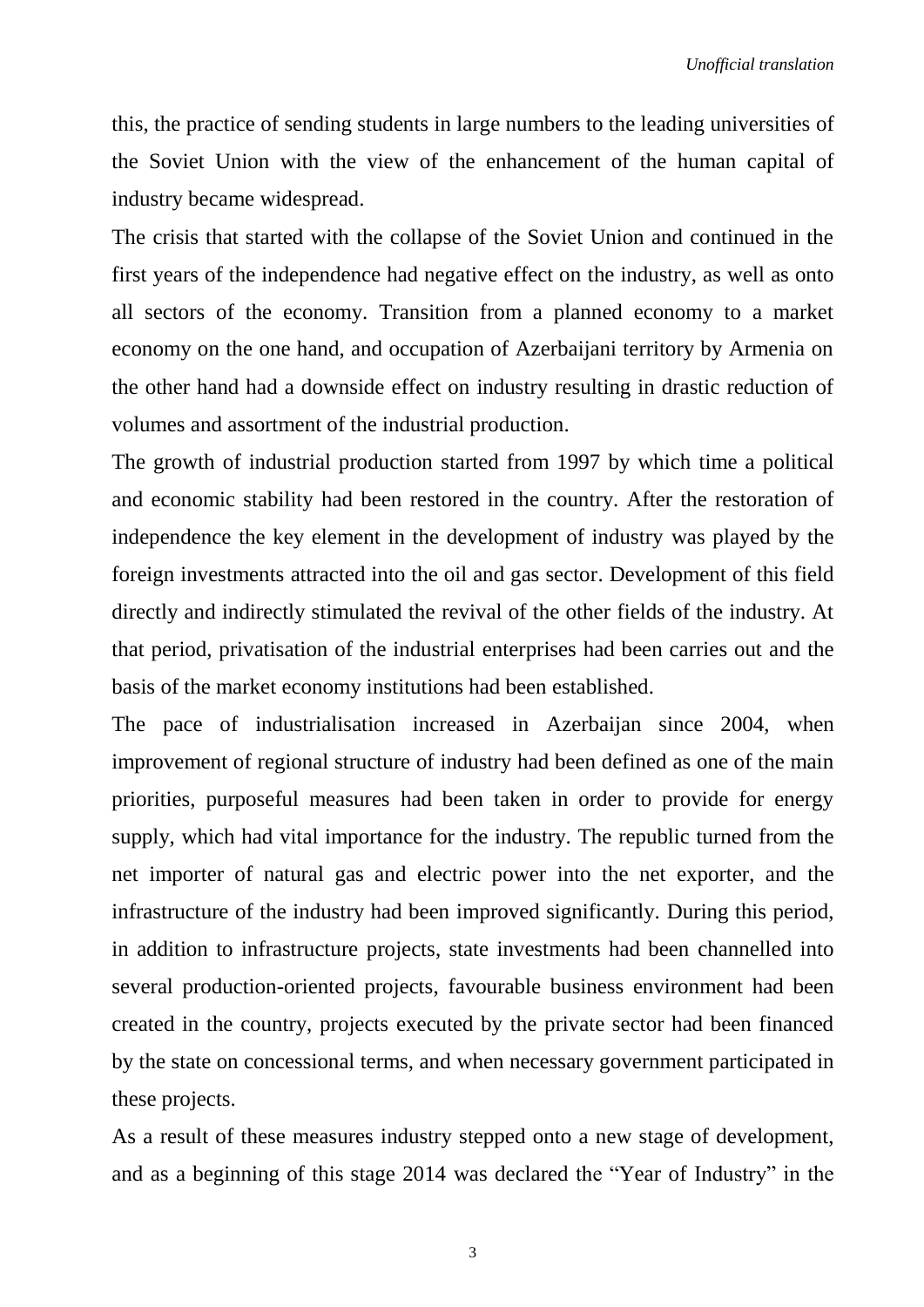Republic of Azerbaijan. In order to transform Azerbaijan into the strong regional industrial hub by the efficient use of the existing potential and considering the priority directions defined in the "Azerbaijan 2020: Look into the future" Development Concept "State Program on the development of industry in the Republic of Azerbaijan in 2015-2020" (hereinafter "State Program") has been elaborated.

#### **2. Global trends in industry and best practices**

Despite fast increase of the share of service sector in the global added value, industry remains as a stimulating factor for the development of all sectors of economy. Having 40 per cent of global energy consumption the manufacturing industry stipulates the development of mining as well as industry-oriented services. Beside this, industry is an important source of work place creation.

According to the International Labour Organisation the number of people working in the manufacturing industry globally increased by more than 190 million in 2012 compared to 2000 and this increase occurred mainly on the account of the developing countries. This is caused by a higher rate of industrial production in the developing countries compared to the developed countries. Thus, the share of the developing countries in the added value of global manufacturing industry increased almost twice in 2011 compared to 2000 reaching 38 per cent from the previous figure of 20 per cent.

International comparisons show that growth rates and development stages of the manufacturing industry change according to the income level of the countries. In the course of countries development low-tech and labour-intensive sectors such as food, light and furniture industry give up their leading positions to the middle-tech sectors such as chemicals, metallurgy, shipbuilding, machine and equipment production. High-technology sectors such as electronics, computer production, pharmaceutics and space industry act as a locomotive in the final stage of industrialisation and play an important role in the development of industry at a global scale.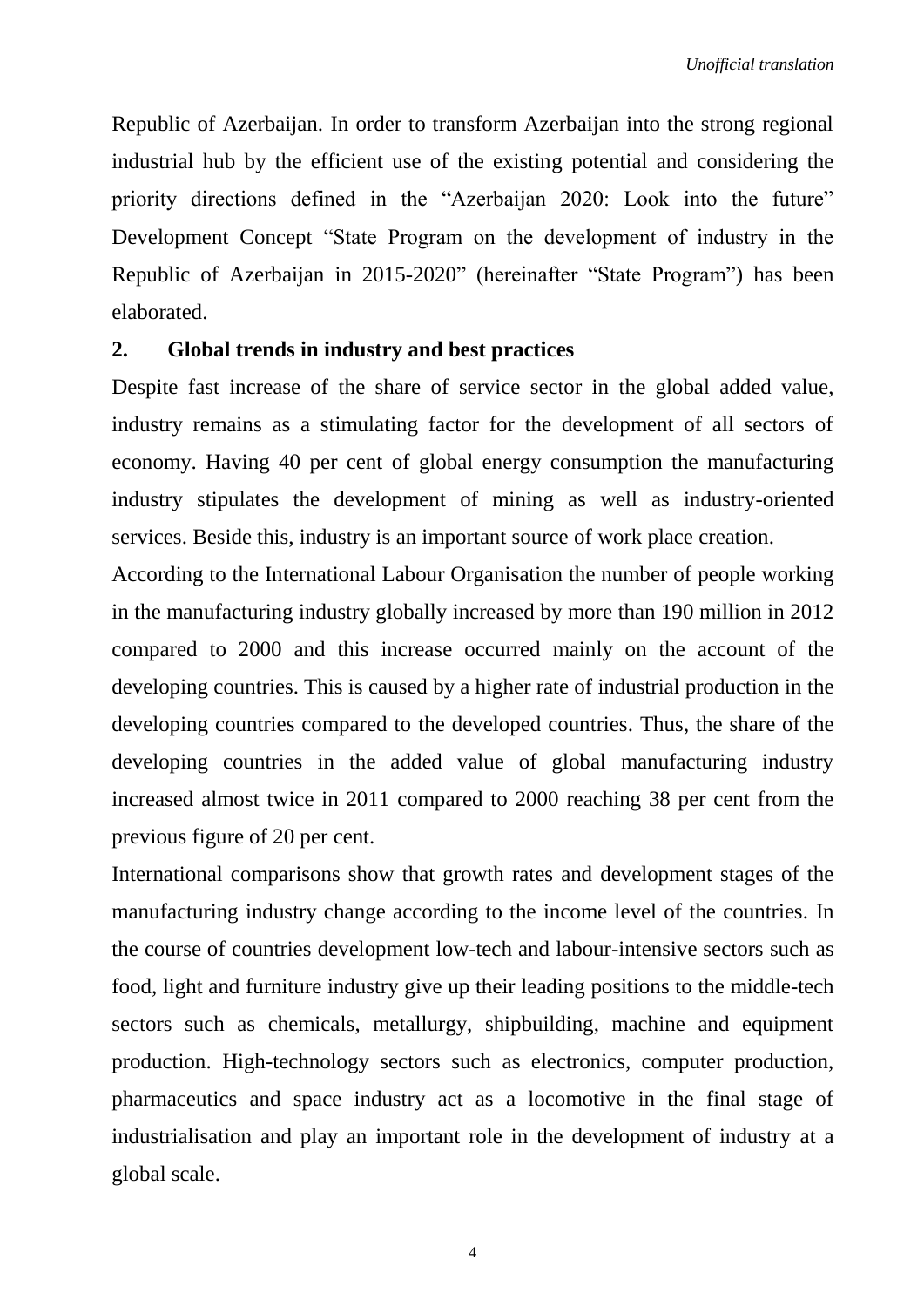The development of industry is facing several global challenges. These challenges consist of such factors as decrease and intensification of product life cycle, concentration of R&D, change of the geographical structure of consumer demand and sophistication of production chains.

Sophistication of production chains of companies in the globalising world creates new opportunities for active participation of developing countries in international labour distribution. Sophistication of production chains is characterised by production of different parts of a single product by different enterprises located in different geographic places, with final assembling of the final product in yet another country. The main factors stipulating fragmentation of production consist of cheap workforce, vicinity to the international trade corridors, specialisation of certain regions in several industrial sectors and adoption of strict regulations on protection of environment in the developed countries.

Another aspect of sophistication of production chains is related to dramatic increase of half-finished goods trade. Main tenet related to globalisation of production chain that existed till recent times was that the developed countries kept high value added activities in their countries and transferred labour-intense activities to the developing countries. But in recent years, several researches have shown that in a result of the global restructuring of the industry R&D, product design and other high value added activities are being transferred to the developing countries. According to the studies of UNIDO, the tendency of transfer of high value added activities and services from the developed countries to the developing ones will remain main challenge for the developed countries and major opportunity for the developing countries.

At present, increase of uncertainty in the international markets and existing challenges in the industry calls for the increase of economic regulation activities of governments of both the developed and developing countries. Development of industry is encouraged in four main directions in world practice. These directions include the roles of the government as a regulator of tariffs, fiscal privileges and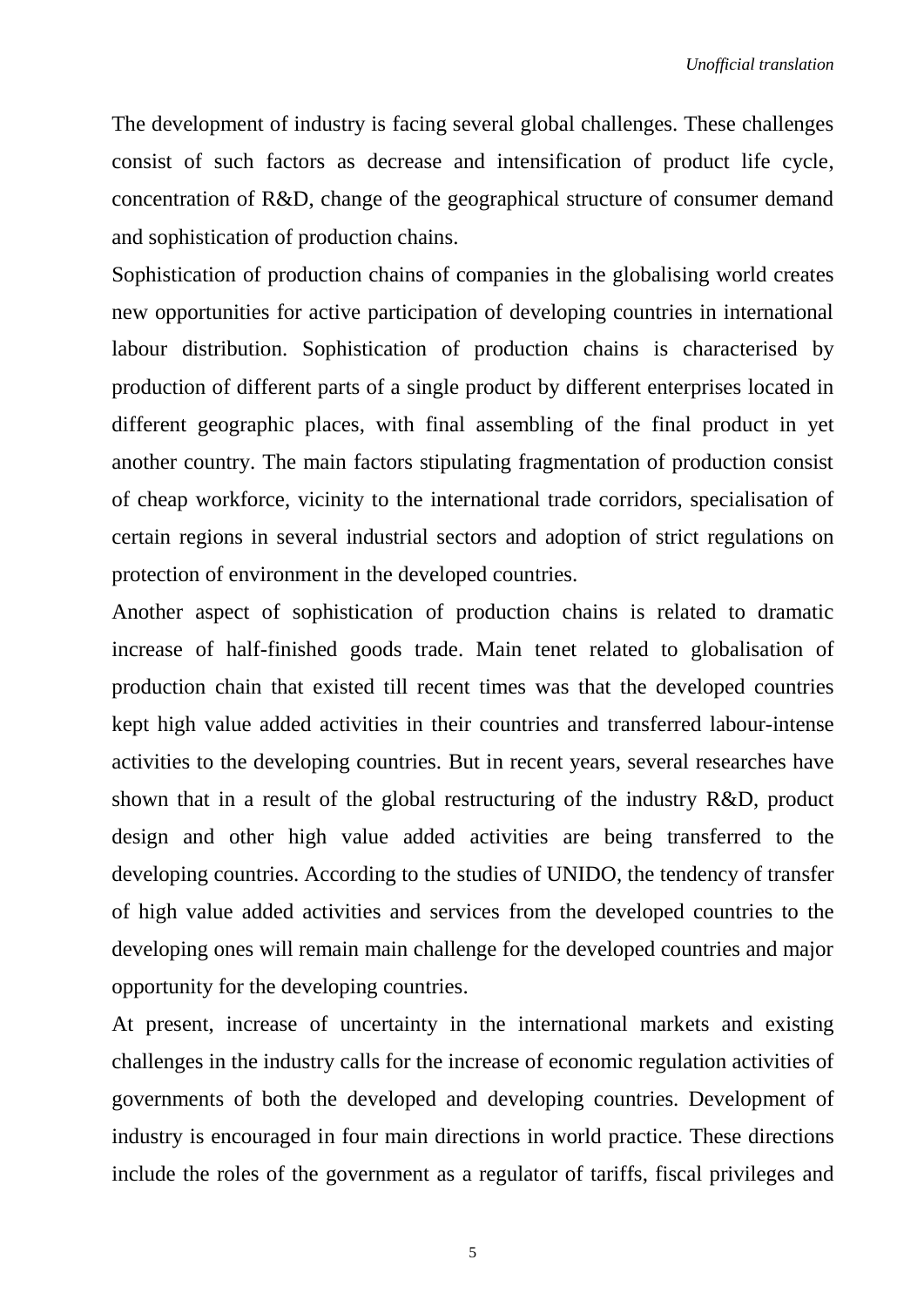subsidies; as a financial regulator influencing credit markets in order to direct public and private resources into industrial projects; as a producer directly involved into economic activity; and as a consumer providing government procurement for the strategic industry sectors. These measures of related to industrial enterprises are widespread in the world as support mechanisms used by governments. The main purpose of support to industry is to increase the competitiveness of industrial enterprises and to provide necessary resources as to facilitate the access of companies to the international markets. Best practices on support measures cover such activities as investment promotion and bettering business environment, promotion of international trade and export, development of skills and human capital, creation of industrial parks and industrial clusters, development of regions, supporting transfer of technologies and promotion of innovations.

Among the above-mentioned measures transfer of technologies and promotion of innovations is of particular importance. It is possible to divide policies on promotion of innovations implemented in a number of counties into 4 groups, according to the development level and research capacity of countries: transfer of technologies, increase of domestic technological capacity, strengthening innovation capacity of small and medium-sized enterprises and support to development of start-ups in high and medium technology sectors.

Policies on industrial development conducted in the developing countries in the second half of the XX century is of special value from the standpoint of study of world experience of industrialisation. Policies on industrial development conducted in these countries are bases on two models: foreign markets oriented Asian model and import substitution Latin American model. In several Asian countries that based their policies on export orientation high economic growth and creation of diversified industrial infrastructure in a short period has been observed. Industrialisation had been commenced with active interference of the state, but in 1980s it had been followed by large-scale reforms with policies of economic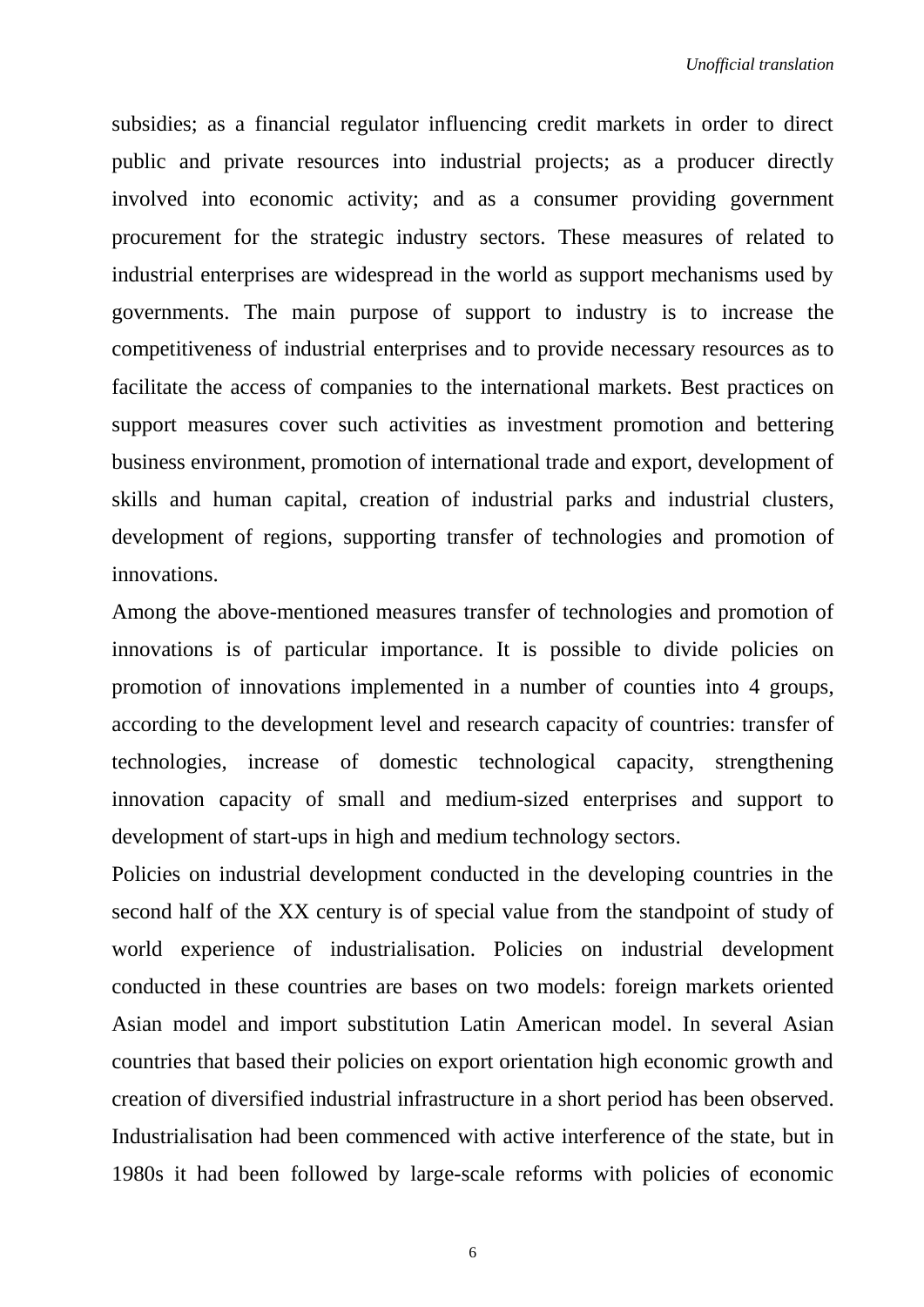liberalisation, hard fiscal regulation, decrease of state subsidies, privatisation, and liberalisation of foreign trade.

In these countries at the stage of industrialisation labour-intensive and export of relatively simple products had been replaced by more capital-intensive and knowledge-oriented industrial sectors, and from the end of 1980s industrial production started to develop not only by export to the foreign countries but also by meeting local demand. As specialisation in countries relying on the export model deepened in sectors like metallurgy, automotive, machine building, shipbuilding, electric appliances production, and electronics and every next industrial sector became more sophisticated, the measures of governments directed to human capital accumulation increased.

#### **3. Current situation in Azerbaijani industry and future perspectives**

As a result of successful economic policies carried out in Azerbaijan in recent years the process of industrialisation gained additional momentum. Implementation of well-designed oil and gas strategy made it possible to form reliable financial recourses, which widened the instrumentality for efficient usage of the industrial potential. In the past 10 years industrial production increased by 2.7 times, including the increase of production of building materials by 2.5 times, electric appliances by 2.1 times, metallurgy by 2.2 times, and garment industry by 2.5 times.

In 2013 the volume of industrial production and services reached 33.7 billion AZN, out of which 74 per cent was created in mining, 20.1 per cent in manufacturing, 5.2 per cent in electricity, gas and steam production, distribution and provision, and 0.7 per cent in water supply, waste collection and recycling. In this period dynamic increase of investments into the fixed assets and capital of industrial enterprises has been observed. Compared to 2003 in 2013 amount of investment channelled into the fixed capital of the industrial enterprises increased by 2.2 times reaching 7 billion AZN, which constitutes 39.6 per cent of the investments into fixed capital. In 2013 66.2 per cent of investments into fixed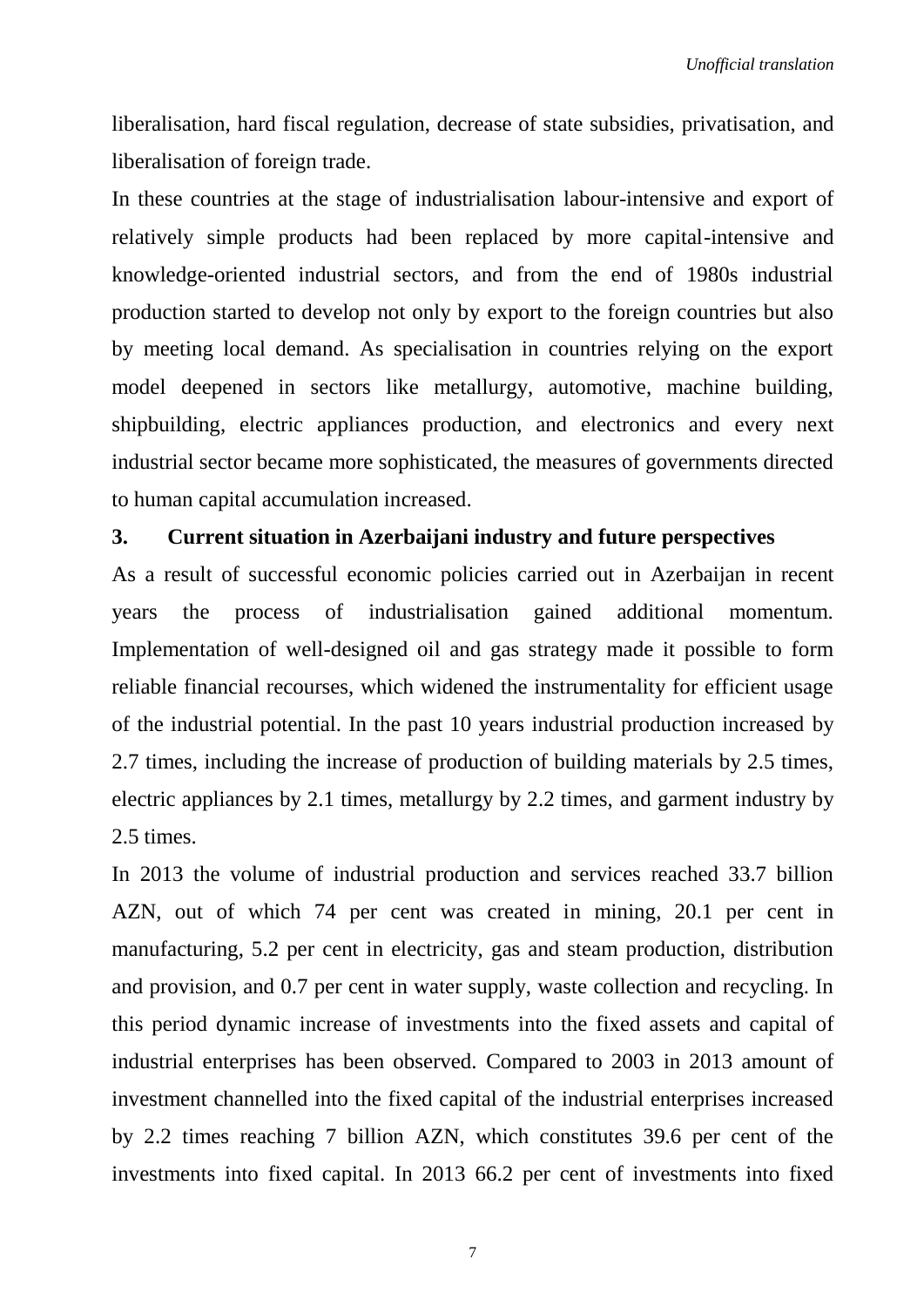capital was channelled into mining, 13.8 per cent into manufacturing, 14.5 per cent into water supply, waste collection and recycling, and 5.5 per cent into electricity, gas and steam production, distribution and provision. Based on the figures of 2012 44.2 per cent of investments made into the industry was foreign investments, and 55.8 per cent domestic investments. Fixed assets of the industry increased by 13 per cent totalling at 46.8 billion AZN or, which is the same, equalled to 56.9 per cent of the fixed capital of economy.

In 2013 number of people working in the industry was equal to 183.1 thousand, of which 51.9 thousand worked in public and 48.1 per cent in private companies, 20.5 per cent (37.5 thousand) in mining, 49.9 per cent (91.4 thousand) in manufacturing, 16.6 per cent (30.3 thousand) in electricity, gas and steam production, distribution and provision, and 13 per cent (23.9 thousand) in water supply, waste collection and recycling.

In the last 10 years average monthly salaries in industry increased by 4.7 times and reached average 648.5 AZN, with 753.2 AZN in private sector. In 2013 an average monthly salary was 1,516.3 AZN in mining, 438.5 in manufacturing, 467.2 AZN in electricity, gas and steam production, distribution and provision, and 319.4 AZN in water supply, waste collection and recycling.

Within the framework of industrialisation in recent years along with successes in oil and gas, gold mining and other mining sectors, diversification of industry has been widened, new industrial production facilities has been given into commission, and new modern technological and competitive enterprises has been created.

The opening of the Shipbuilding Plant in Baku, increase of production capacity of the Garadag Cement Factory and construction and commissioning of new cement plants in Gazakh and Nakhchivan, establishment of the Aluminium Production Complex in Ganja, and gold and copper processing plants in Dashkasan and Gadabay, establishment of the Azerbaijan Steel Production Complex, launching of modernisation of petrochemical industry in Sumgait and laying down the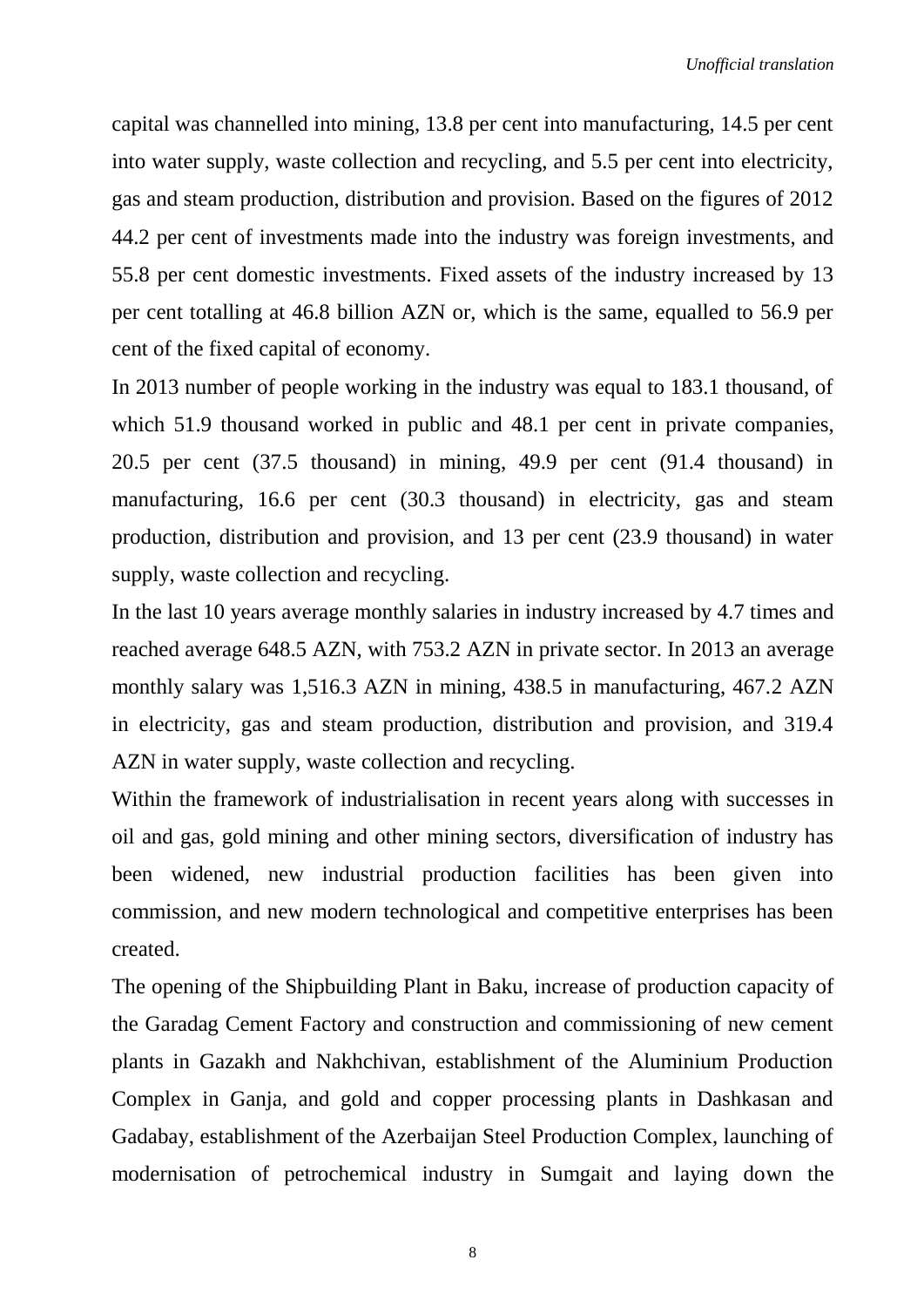foundation for carbamide plant create wide opportunities for further diversification of non-oil industry in the next stage of development.

New competitive enterprises, among which are automobile production plant in Nakhchivan, tractor and agriculture machinery plant in Ganja, electronic equipment plant in Mingachevir, solar panel plant in Sumgait, metal structures plant in Garadagh, and ceramic tiles plant in Hajigabul, have been established recently in the fields like mechanical engineering, equipment production, instrument-making and construction materials production, which make up the basis of non-oil industry of the country. At the same time, in recent years important projects have been carried out towards the establishment of powerful defence industry, where in a short period of time around 50 new production lines have been established. These defence industry enterprises, along with military production, are also producing civil products, and the volume of this type of products has doubled in recent years.

In the past 10 years new enterprises of textile, clothing, leather goods, footwear, paper and paperboard, furniture and of other fields of non-oil processing industry have been built and put into operation in Baku and other regions.

The development of agriculture on the one hand and improvement of the infrastructure of the regions on the other hand have stimulated the establishment of new competitive enterprises in food processing area in recent years. During the past period Sugar Factory in Imishli, Salt Plant in Absheron, Vegetable Oil Processing Plant in Sumgayit, Corn processing plant and Glucose Production Plant in Oghuz, and other dairy, canning and food processing facilities have been given into commission in different regions of the country.

In modern times, establishment of relevant institutions and enhancement of their performance play an important role in the acceleration of the industrialisation process of the country. Sumgayit Technologies Park, Sumgayit Chemical Industrial Park, Balakhani Industrial Park and High Technologies Park can be mentioned as examples.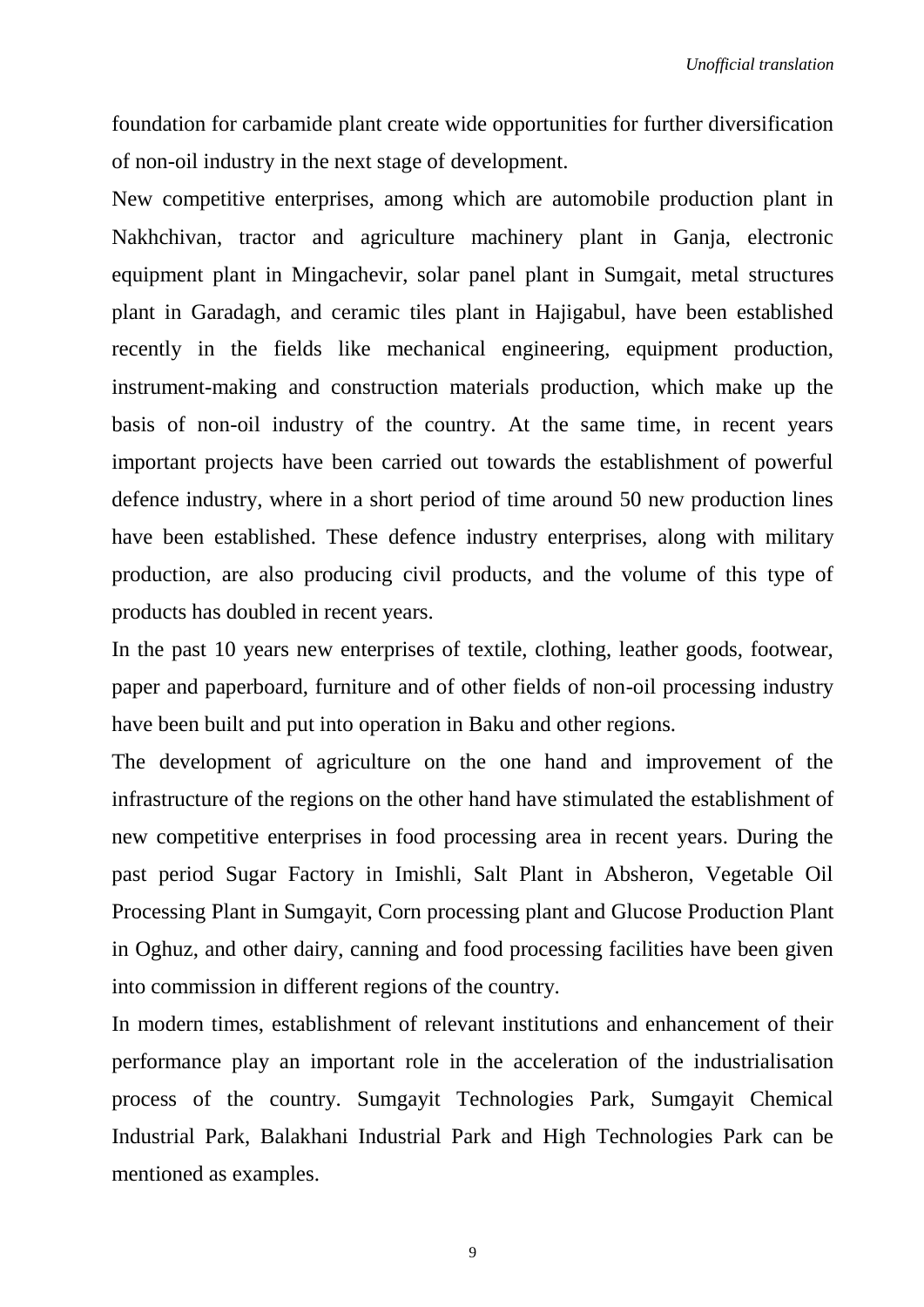All necessary conditions for further development of the industry are available in Azerbaijan. Favourable business and investment environment, qualified human resources, institutional potential, renewed energy and transport infrastructure, availability of raw material resources, access to international markets and abundant financial resources form the basis of these conditions.

As can be seen from the world experience, the prerequisites for the development of the industry are the maintenance of macroeconomic stability and creation of a favourable business and investment environment. Observations show that the development of industry requires transition from import substitution model to export-oriented production model, regardless of the size of the domestic market. One reason for this is that the production volume aimed at the domestic market does not allow the reduction of cost expenses in small economies, and the other reason is that the provision of long-term high growth rate of domestic demand is not possible. Domestic demand and export opportunities with high growth potential will play a special role in the improvement of the structure of industrial production in subsequent years. Diversification of industry requires the establishment of new non-traditional areas besides numerous traditional manufacturing sectors.

Firstly, it is of high importance to extend the production output of the competitive heavy industry based on local raw materials. In recent times, the cement manufacturing facilities had been constructed with the capacity to meet the internal demand of the country on the account of local raw materials. It is necessary to build new facilities according to the modern standards in the metallurgy, oil-gas processing, and petrochemical and chemistry fields in the time term covered by the State Program. Production of the base products in the metallurgy and petrochemical fields will stimulate creation of a number of enterprises producing the end products. Beside this, the development of metallurgy will improve supply of raw materials to the newly created shipbuilding industry, raise its competitiveness and provide healthy conditions for development of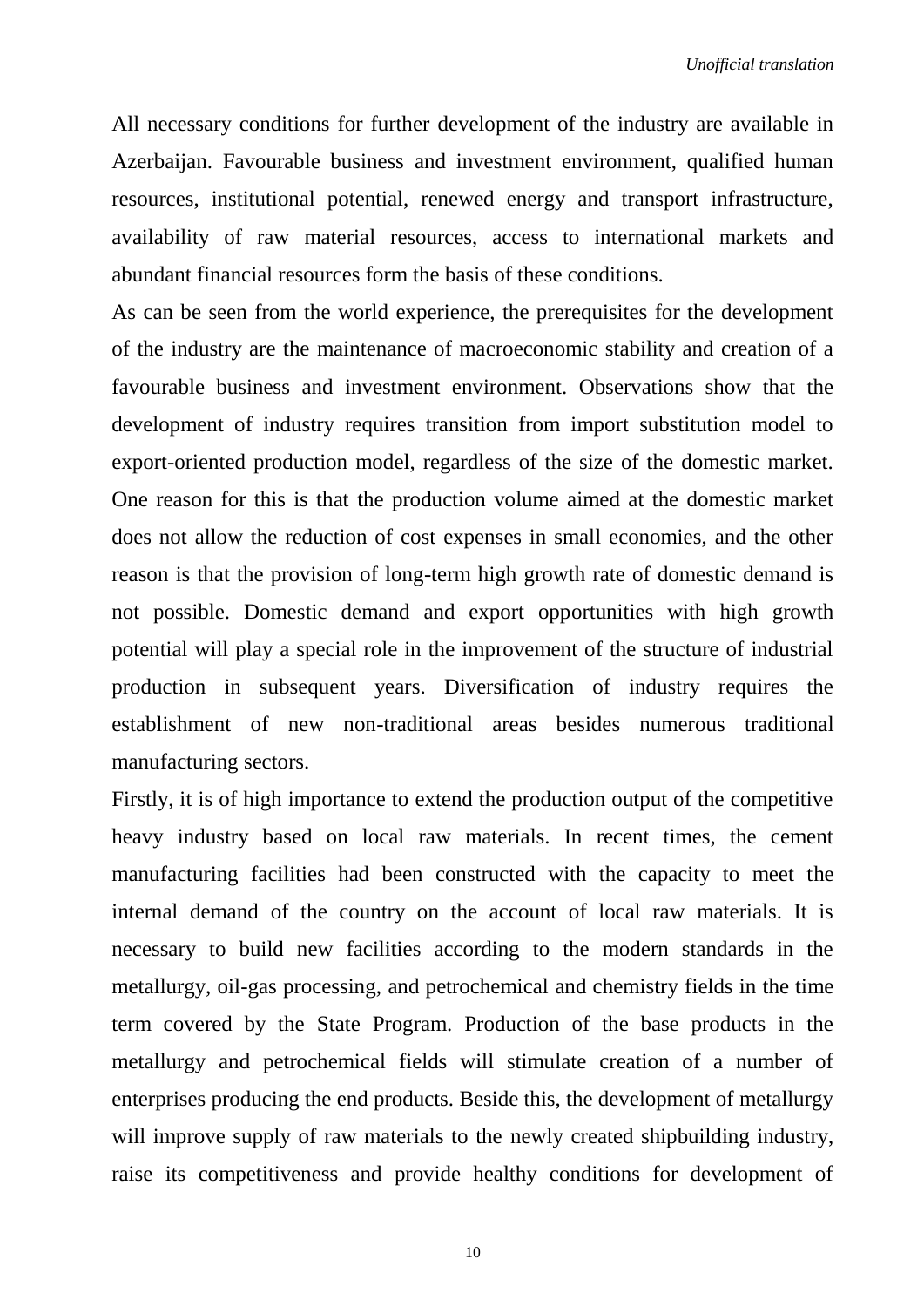mechanical engineering. Attention should be channelled throughout the term of the State Program into the development of mechanical engineering, and especially oil engineering industry; actions should be taken in order to increase the share of the goods and equipment produced in this field to meet the internal demand. In case of necessity the State should be closely involved in building enterprises of heavy industry manufacturing, the base products for the industry, and production of semi-finished and end products from the base products should be ensured by the private sector.

Azerbaijan has a wide range of opportunities for establishment of new manufacturing enterprises in different fields of the manufacturing industry. In recent years, a number of competitive enterprises had been established in the country with application of advanced technologies and mainly in the field of food industry, light industry, furniture industry and building materials manufacturing. In addition to the extension of production capacities in these fields, actions directed to the establishment of new manufacturing enterprise in metallurgy, machinery and equipment manufacturing, alternative power installations and equipment manufacturing and defence industry should be continued. While establishing new industrial enterprises particular attention should be given to use of power saving technologies meeting high ecological requirements.

Also during implementation of the State Program starting up new manufacturing industries with high technologies will be in the list of priorities. From this point, the opportunities to extent production of electronic equipment and to build pharmaceutics manufacturing industry should be analysed. As manufacturing of high technology requires a large pool of research and development activities, focusing onto a certain number of the priorities in this field would be a necessity.

One of the main purposes of the industrial policy is to carry out actions to strengthen competitiveness of the industry. These actions should be further solidified by specific measures devised according the results of sectoral studies revealing the characteristics of various sectors. In order to increase the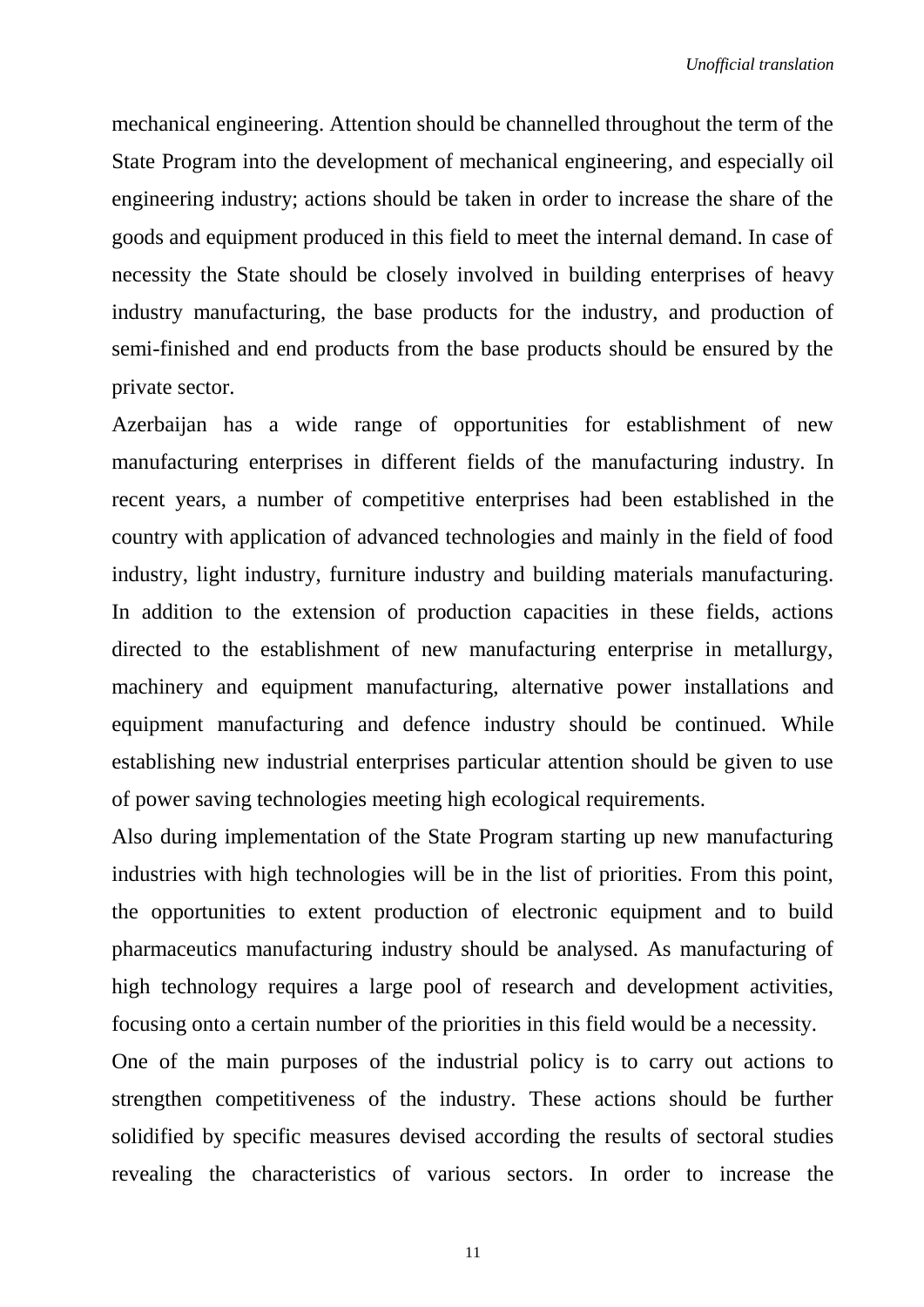competitiveness of the industry, the agility in regulating the energy rates should be increased, and agile tariff policy should be accompanied by favourable tax and customs regime and swift exchange rate policy. Beside this, opportunities for attracting investments to industry should be extended, access to concessional loans and leasing provided by the government and directed into industry should be improved and the mechanism for promotion of investments to non-oil industry should be established. To improve infrastructure located in the territories adjacent to industrial enterprises, which are located outside of industrial zones (special economic zones, industrial parks and industrial estates), the mechanism for coordination of infrastructure projects implemented on the account of state funds with those of the private sector should be established in order to reduce the construction costs of industrial enterprises. At the same time, using the best practices of the advanced economies the application of the public-private partnership models should be extended.

There should be activities supporting general functioning of the industrial enterprise, as well as support in spheres such as provision of information, marketing and branding, standards and certificates, training, and especially in research and development activities. As it is known, innovations play a critical role for increase of competitiveness of the industry. From this point, supporting the research and development activities performed by the private sector is of great importance. This process should be accompanied by improvement of personnel capacity and scientific advancement of the industry.

During the implementation term of the State Program strengthening the functioning of the existing industrial and technological parks, establishing new industrial parks and industrial sites (estates), starting up special economic zones and increasing the industrial capacity of the country regions should be kept in focus.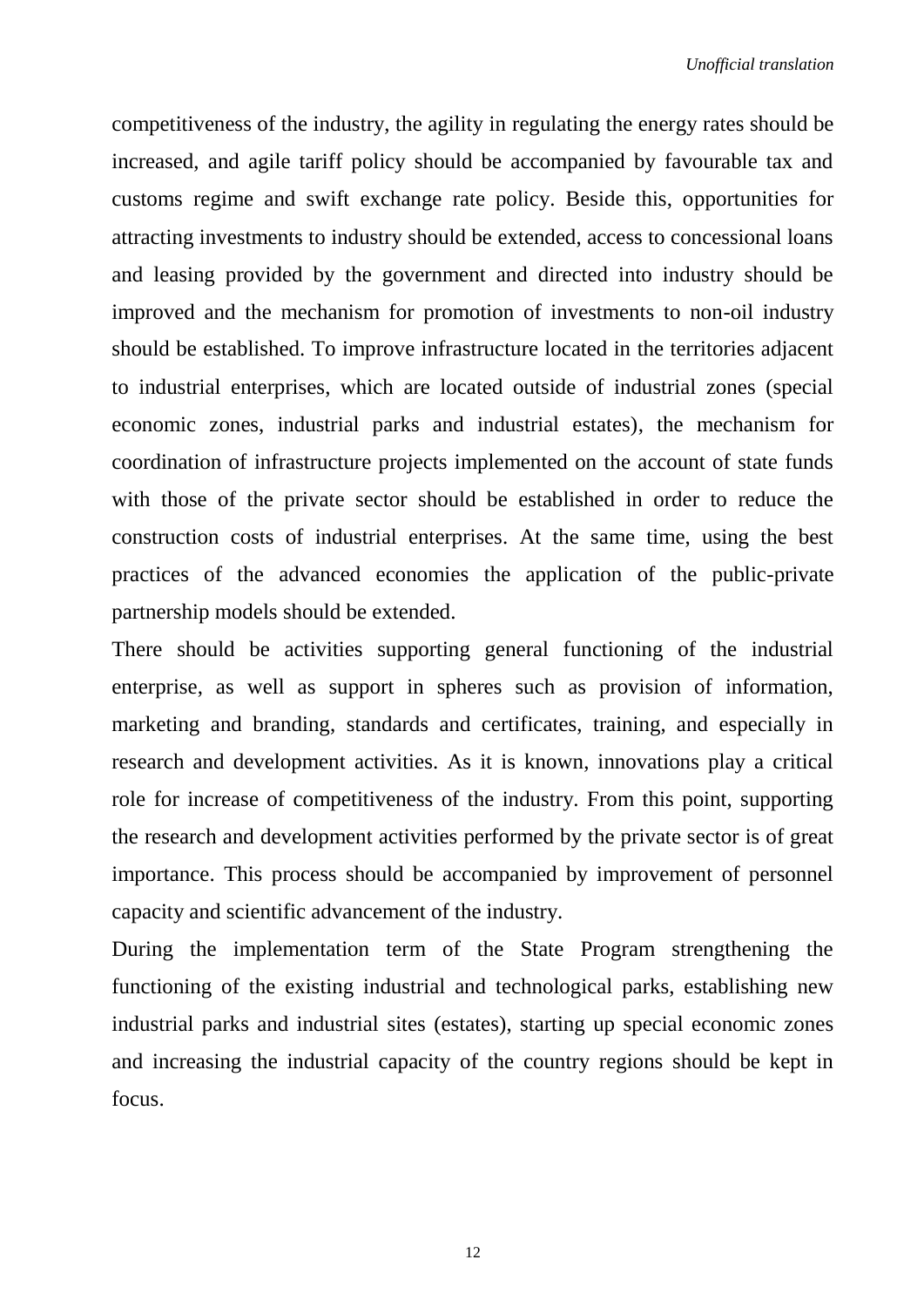### **4. Main aims and objectives of the State Program**

#### **4.1. Main aims of the State Program are as follows:**

- 4.1.1. Modernisation of the industry and bettering of its structure;
- 4.1.2. Increase of export potential of non-oil industry;
- 4.1.3. Expansion of a competitive industrial production with efficient use of energy that provides for high added value;
- 4.1.4. Expansion of science-intense and innovative production;
- 4.1.5. Preparation of skilled workforces for new manufacturing fields.

#### **4.2. The objectives of the State Program are as follows:**

- 4.2.1. To expand support to industrial production;
- 4.2.2. To strengthen the potential of the traditional production fields;
- 4.2.3. To support inclusion of available natural and economic resources into economic turnover;
- 4.2.4. To improve infrastructure basis of the industry;
- 4.2.5. To stimulate attraction of local and foreign investments into non-oil industry;
- 4.2.6. To carry out activities aimed at the advanced technology transfer and assimilation;
- 4.2.7. To promote the modern management and corporate management principles among industrial enterprises;
- 4.2.8. To promote standardisation and certification of the industrial enterprises;
- 4.2.9. To support branding, marketing and advertising activities of the industrial enterprises;
- 4.2.10. To create healthy and safe jobs at the industrial enterprises;
- 4.2.11. To build production chains up to production of the end products with participation of the private sector;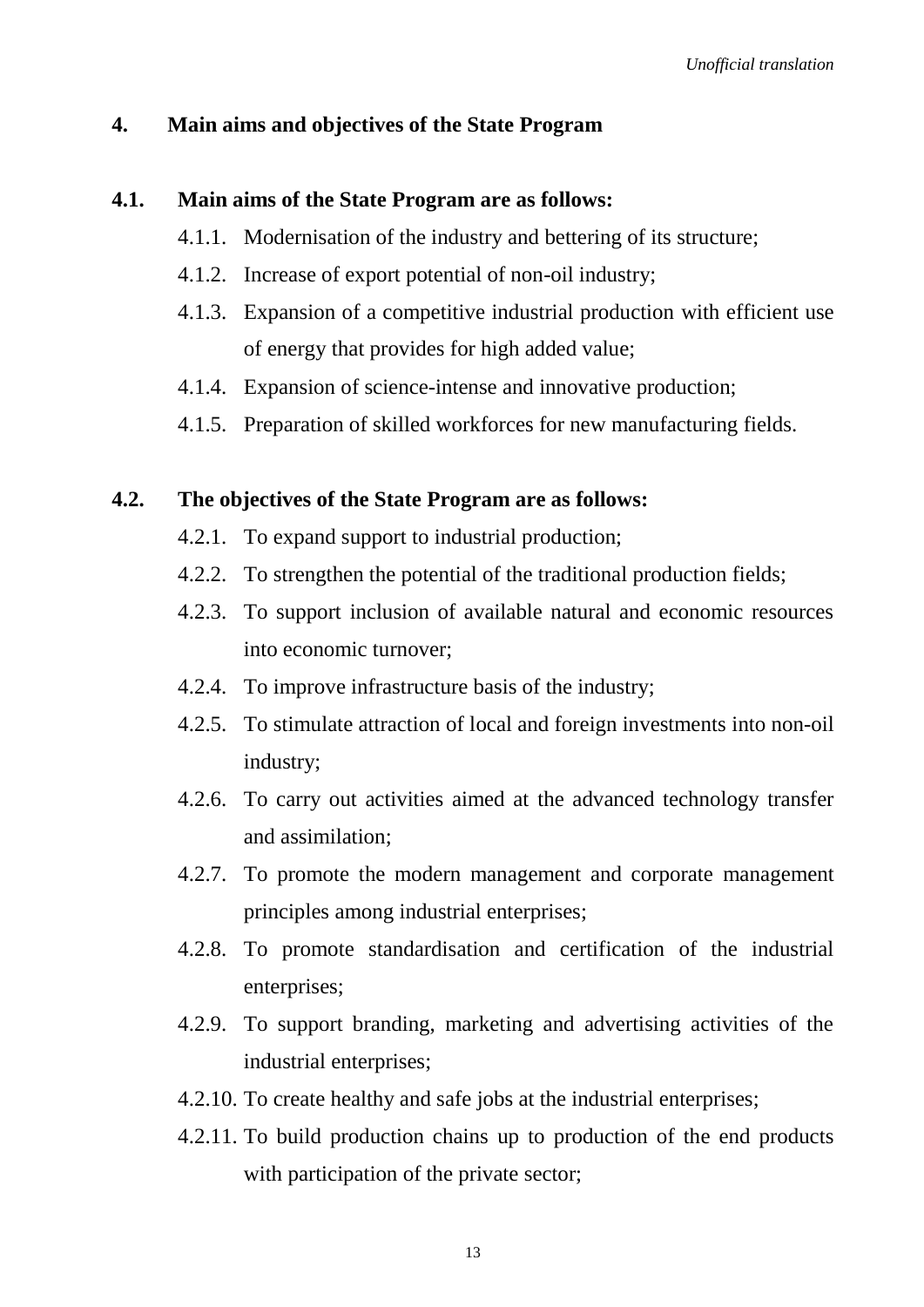- 4.2.12. To support establishment of new industrial fields;
- 4.2.13. To strengthen the industrial capacity of the country's regions;
- 4.2.14. To establish new regional development centres, special economic zones, production clusters and new industrial enterprises in priority fields based on local raw materials and considering the competitive advantages of each area and economic region;
- 4.2.15. To establish industrial and technology parks and industrial sites (estates);
- 4.2.16. To strengthen cooperation between state and private sectors for the purpose of development of non-oil export;
- 4.2.17. To support creation of enterprises with energy-saving, low waste or wasteless technologies, effective usage of natural resources and protection of the environment with goal of neutralisation and recycling of the wastes;
- 4.2.18. To strengthen the government's support to innovation activity;
- 4.2.19. To stimulate application of innovative technologies at the industrial enterprises.

#### **5. Main directions of the State Program**

## **5.1. Increasing competitiveness of the industry and strengthening its capacity**

- 5.1.1. Research of factors affecting the competitiveness and export capacity of the industry;
- 5.1.2. Carrying out actions raising competitiveness and export capacity of the industry;
- 5.1.3. Conducting research in every industrial sector, and determining potential manufacturing fields;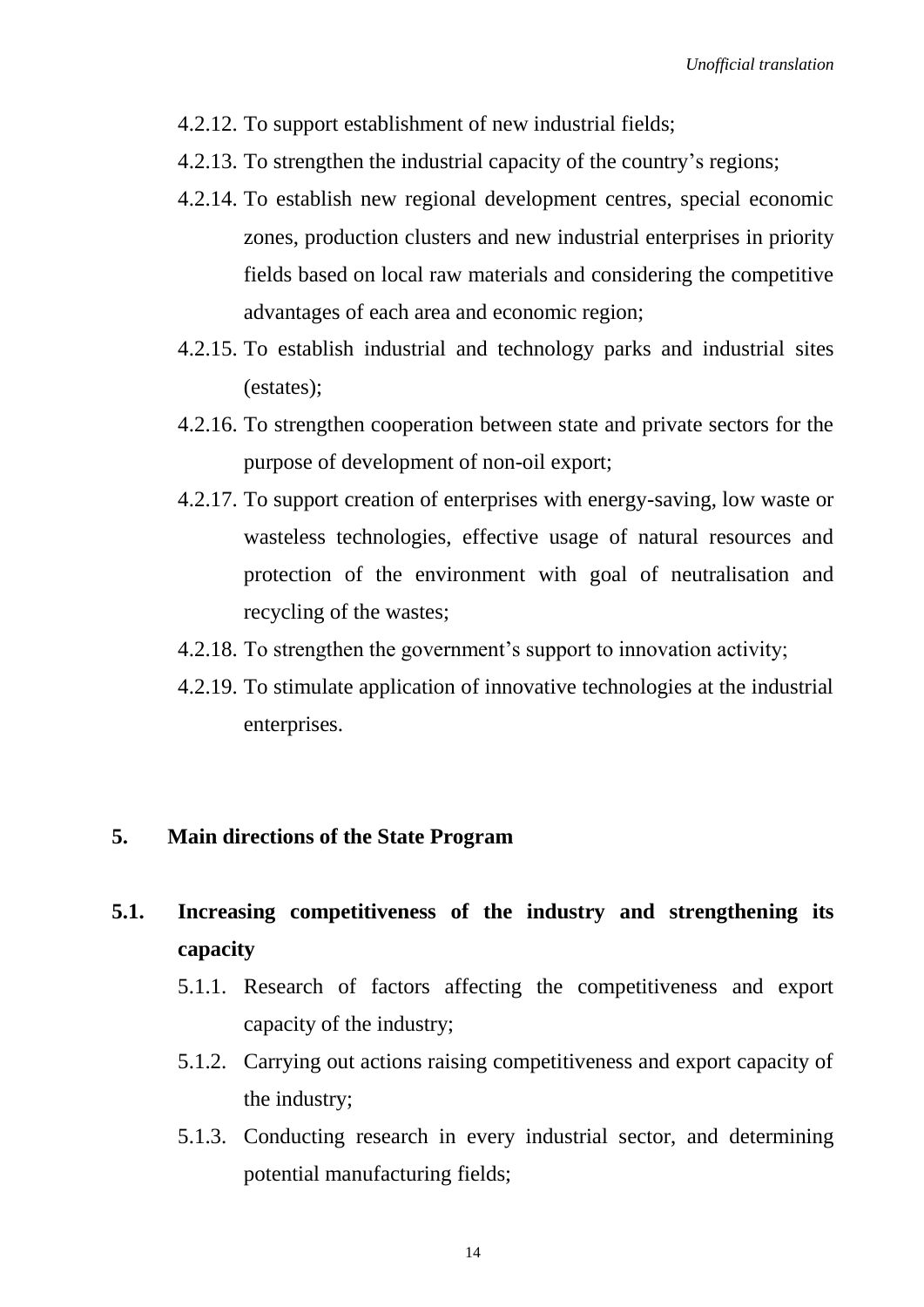- 5.1.4. Developing current production fields and creation of new ones;
- 5.1.5. Improvement of the regional structure of the industry;
- 5.1.6. Improvement of industrial standards;
- 5.1.7. Strengthening international cooperation in the field of industry.

### **5.2. Supporting activities of industrial enterprises**

- 5.2.1. Improvement of industrial infrastructure;
- 5.2.2. Improving access to financial resources for industrial enterprises;
- 5.2.3. Supporting implementation of standards and certification;
- 5.2.4. Supporting marketing and branding activities;
- 5.2.5. Information and data support;
- 5.2.6. Training and seminar support;
- 5.2.7. Supporting Research and Development activities.

#### **5.3. Establishment of industrial zones and clusters**

- 5.3.1. Creation of special economic zones;
- 5.3.2. Strengthening the activity of existing industry and technology parks and creation of new ones;
- 5.3.3. Development and creation of industrial sites (estates);
- 5.3.4. Promotion and development of industrial clusters.

### **5.4. Strengthening human capital and scientific support**

- 5.4.1. Strengthening the capacity of secondary and initial vocational educational institutions;
- 5.4.2. Expanding opportunities for preparation of qualified specialists in technical areas;
- 5.4.3. Strengthening links between high, secondary, vocational training institutions, research institutions and industrial enterprises;
- 5.4.4. Strengthening scientific support to industry;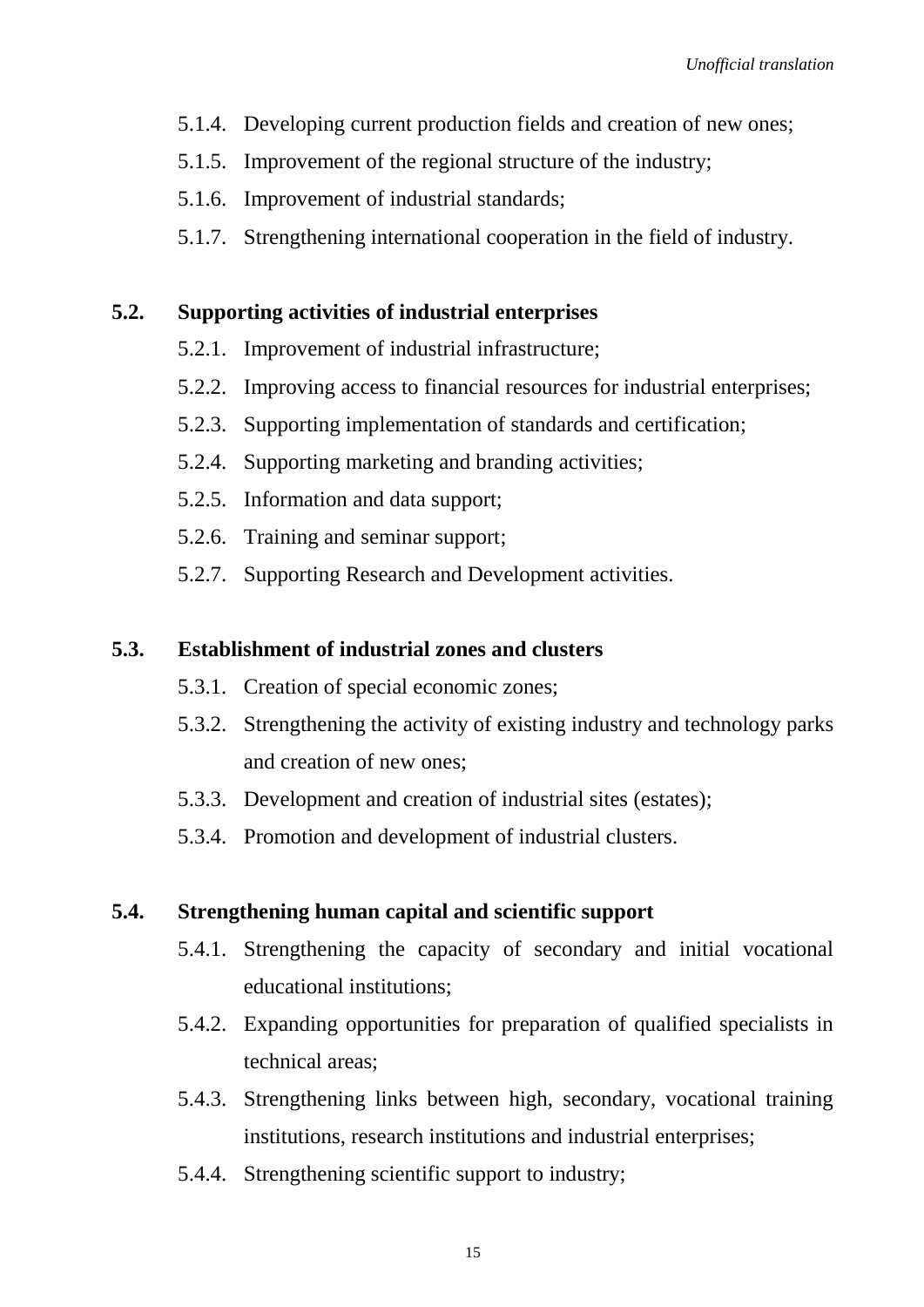5.4.5. Organisation of specialists' preparation at educational institutions according to the market demand.

#### **5.5. Improvement of legislation**

5.5.1. Improvement of legislative base regulating the activity of industrial enterprises.

#### **6. Expected results**

- **6.1. In a result of implementation of the State Program the followings expected to be achieved:**
	- 6.1.1. Transformation of non-oil industry into the main driver of the economic growth as a result of its modernisation and diversification;
	- 6.1.2. Transformation of non-oil industry into the main source of export growth;
	- 6.1.3. Increase of the share of regions in industrial output;
	- 6.1.4. Increase of the share of industry in the structure of employment;
	- 6.1.5. Increase of productivity in industry;
	- 6.1.6. Increase of the skilled workforce;
	- 6.1.7. Creation of new jobs in the industry, mainly through establishment of middle and high technology enterprises;
	- 6.1.8. Increase of the number of enterprises applying technological innovations;
	- 6.1.9. Increase of R&D activities of the industrial enterprises;
	- 6.1.10. Establishment of support mechanisms for industrial enterprises' activities;
	- 6.1.11. Concentration of industrial enterprises in industrial zones;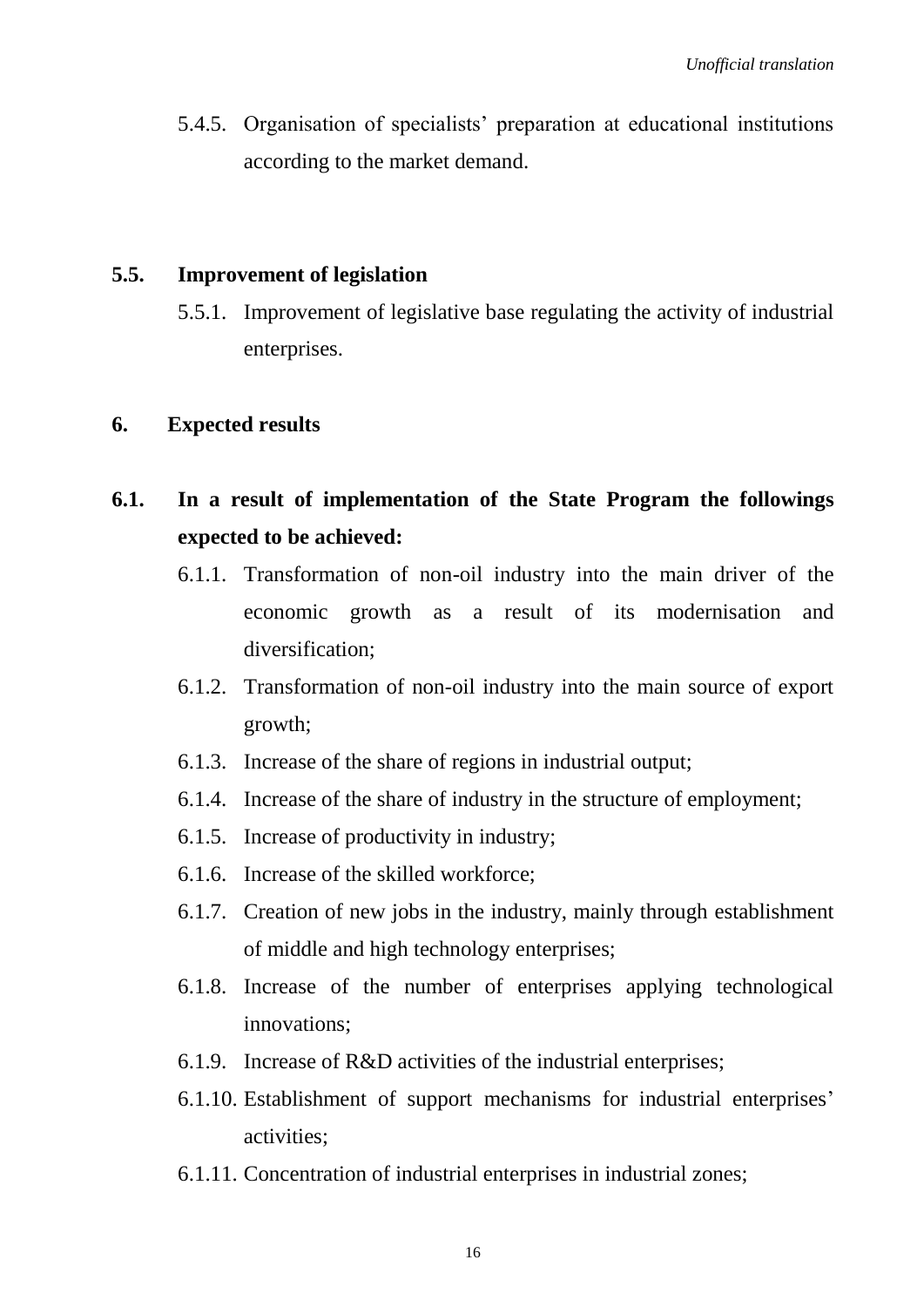- 6.1.12. Widening the use of international standards in the industry;
- 6.1.13. Formation of improved legislative framework of the industry.

### **7. Sources of financing of the State Program**

## 7.1. **Implementation of the activities envisaged by the State Program will be financed from the following sources:**

- 7.1.1. State budget;
- 7.1.2. Extra budgetary funds;
- 7.1.3. The funds of the National Fund for Entrepreneurship Support;
- 7.1.4. The resources of the Azerbaijan Investment Company;
- 7.1.5. Local budgets;
- 7.1.6. Local private investments and foreign direct investments;
- 7.1.7. Loans and grants;
- 7.1.8. Financial and technical assistance of the international and foreign organisations;
- 7.1.9. Other sources not prohibited by law.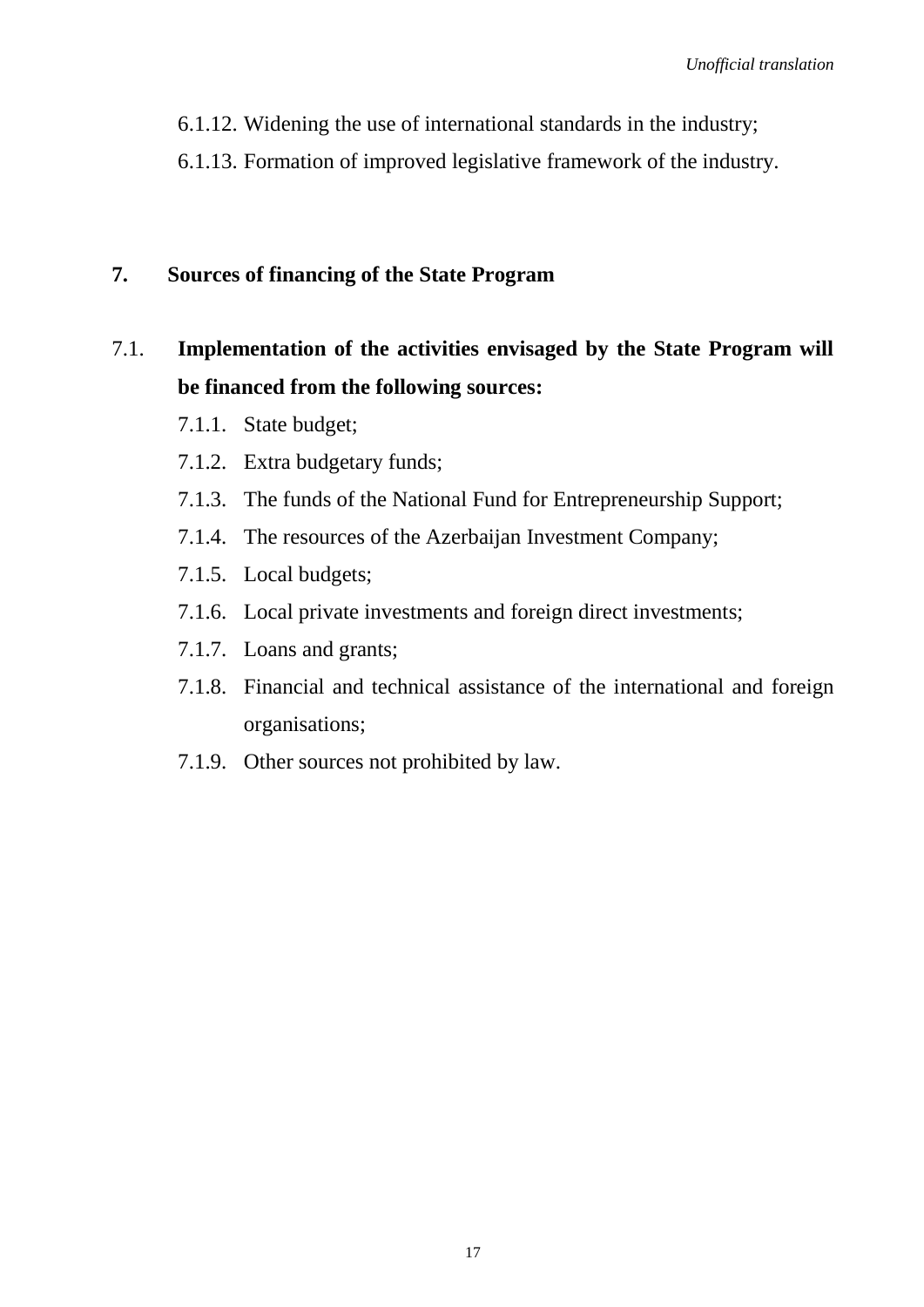**8. Action Plan for the implementation of the "State Program on the development of industry in the Republic of Azerbaijan in 2015-2020"**

| $N_2$                                                     | <b>Name of action</b>                                                                                                                                                                                               | <b>Executors</b>                                                                                    | <b>Execution</b><br>period |
|-----------------------------------------------------------|---------------------------------------------------------------------------------------------------------------------------------------------------------------------------------------------------------------------|-----------------------------------------------------------------------------------------------------|----------------------------|
| $\mathbf{1}$                                              | $\boldsymbol{2}$                                                                                                                                                                                                    | $\mathbf{3}$                                                                                        | 4                          |
| 1. Strengthening competitiveness and capacity of industry |                                                                                                                                                                                                                     |                                                                                                     |                            |
| 1.1.                                                      | Elaboration and relevant submission of proposals related to<br>strengthening competitiveness in different spheres of industry,<br>including through creation of new enterprises based on local<br>natural resources | Ministry of Economy and Industry                                                                    | 2015-2020                  |
| 1.2.                                                      | Supporting activities on restructuring industrial enterprises and<br>on creation of new enterprises of manufacturing industry                                                                                       | Ministry of Economy and Industry, State<br>Committee on Property Issues, Ministry of<br>Agriculture | 2015-2020                  |
| 1.3.                                                      | Elaboration and relevant submission of proposals related to<br>supporting the export of industrial products                                                                                                         | Ministry of Economy and Industry,<br>Ministry of Agriculture                                        | 2015                       |
| 1.4.                                                      | Acceleration of national standards prepared on the basis of State<br>international standards in order to increase competitiveness of Metrology and Patent                                                           | Committee<br>Standardization,<br>on                                                                 | 2015-2020                  |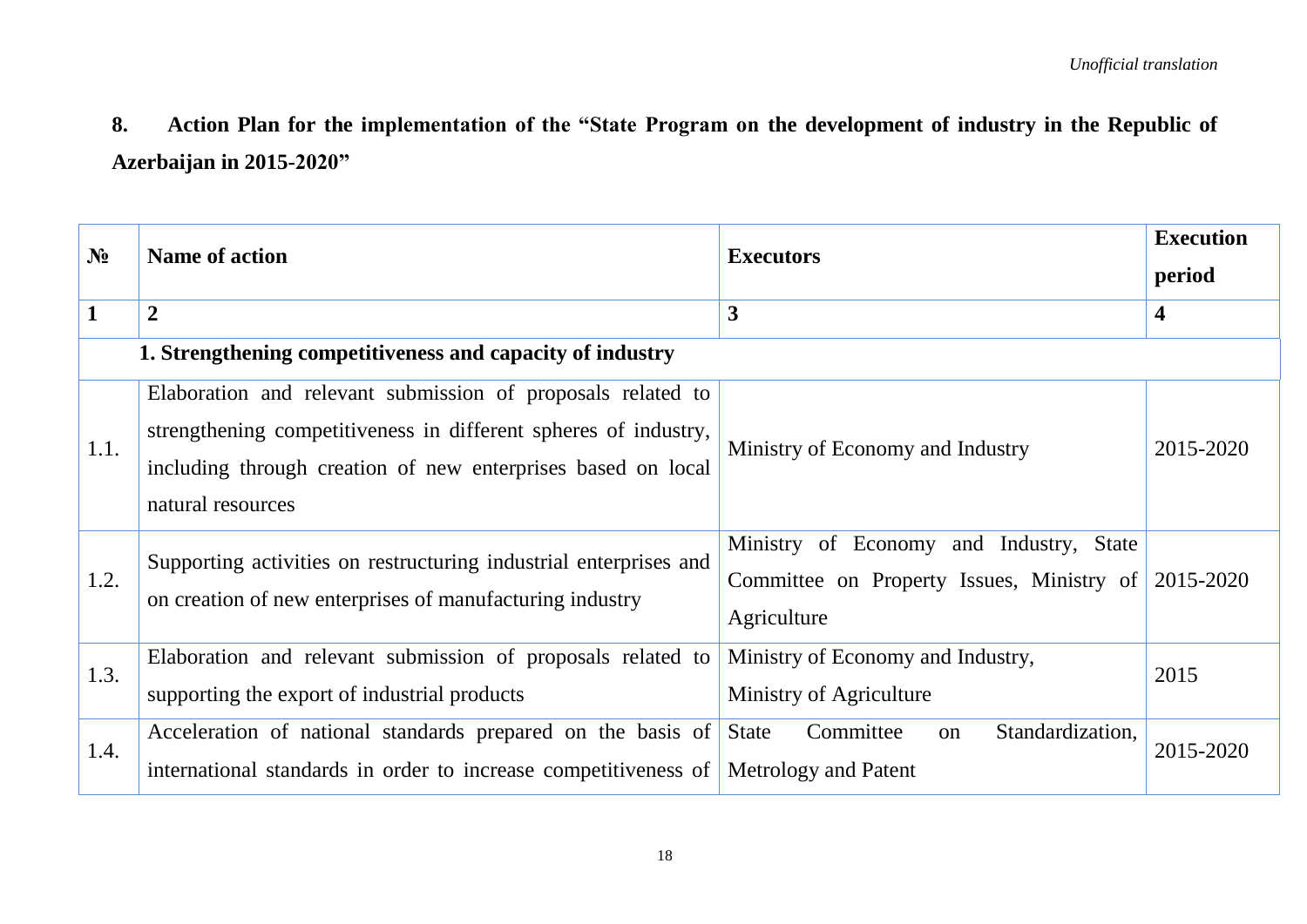|       | industrial products                                                                                                                                                                                         |                                                                                                                                                                                               |           |
|-------|-------------------------------------------------------------------------------------------------------------------------------------------------------------------------------------------------------------|-----------------------------------------------------------------------------------------------------------------------------------------------------------------------------------------------|-----------|
| 1.5.  | Elaboration of sample investment projects and their submission<br>to entrepreneurs in order to promote creation of competitive<br>industrial enterprises                                                    | Ministry of Economy and Industry, Ministry<br>of Agriculture                                                                                                                                  | 2015-2020 |
| 1.6.  | Elaboration and relevant submission of proposals related to<br>promotion<br>application<br>of<br>environmentally-friendly<br>of<br>technologies adn of efficient energy usage at enterprises                | Ministry of Economy and Industry, Ministry<br>of Energy, Ministry of Ecology and Natural<br>Committee<br>Resources,<br><b>State</b><br><sub>on</sub><br>Standardization, Metrology and Patent | 2015      |
| 1.7.  | Elaboration and relevant submission of proposals aimed at<br>simplification of conditions necessary for purchasing equipment<br>and machinery through leasing by industrial enterprises                     | Ministry of Economy and Industry                                                                                                                                                              | 2015      |
| 1.8.  | Ensuring<br>coordination of infrastructure projects<br>being<br>implemented on the account of state funds with those of private<br>sector in order to improve out-of-enterprise infrastructure<br>provision | Ministry of Economy and Industry                                                                                                                                                              | 2015-2020 |
| 1.9.  | Implementation of activities related to support of local<br>production                                                                                                                                      | Ministry of Economy and Industry                                                                                                                                                              | 2015-2020 |
| 1.10. | Acceleration of restructurisation and privatisation processes of State Committee on Property Issues                                                                                                         |                                                                                                                                                                                               | 2015-2017 |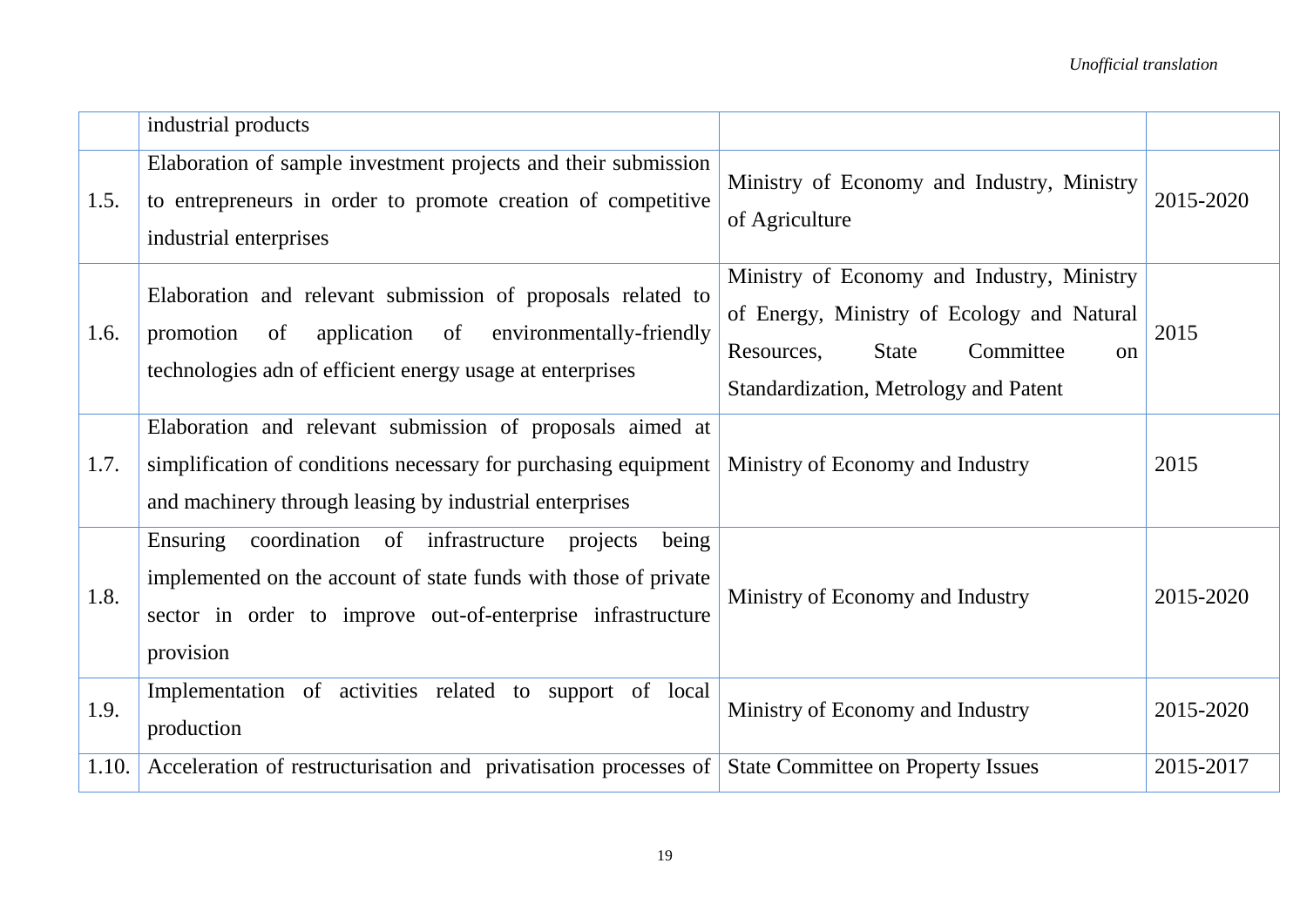|       | industrial enterprises                                               |                                               |           |
|-------|----------------------------------------------------------------------|-----------------------------------------------|-----------|
| 1.11. | Elaboration and relevant submission of proposals related to          | Ministry of Economy and Industry, State Oil   | 2015      |
|       | development of oil machine building                                  | Company, "Azerneftkimyamash" OJC              |           |
| 1.12. | Expansion of production of new types of defence industry<br>products | Ministry of Defence Industry                  | 2015-2020 |
|       | Expansion of production of machines, mechanisms and                  | Ministry of Agriculture, Ministry of Economy  |           |
| 1.13. | equipment for agriculture                                            | and Industry, Ganja Automobile Factory        | 2015-2020 |
|       |                                                                      | <b>Production Union</b>                       |           |
| 1.14. | Expansion of production of alternative energy devices and            | State Agency on Alternative and Renewable     | 2015-2020 |
|       | equipment                                                            | <b>Energy Sources</b>                         |           |
| 1.15. | Implementation of necessary measures related to increase of          | <b>State Committee on Property Issues</b>     | 2015      |
|       | production capacity of Ganja Aluminium Plant                         |                                               |           |
|       | Building and commissioning of Azerbaijan Steel Production            | Ministry<br>of<br>Economy<br>Industry,<br>and |           |
| 1.16. | Complex with production process covering stages from iron ore.       | "Azerbaijan Steel Production Complex" CJSC    | 2015-2018 |
|       | extraction to steel production                                       |                                               |           |
| 1.17. | Implementation of necessary measures related to establishment        | State Oil Company of Azerbaijan Republic,     | 2015-2016 |
|       | of polymer plant at Sumgait Chemical Industrial Park                 | Ministry of Economy and Industry              |           |
| 1.18. | Commissioning of Carbamide Plant in Sumgait                          | State Oil Company of Azerbaijan Republic,     | 2017      |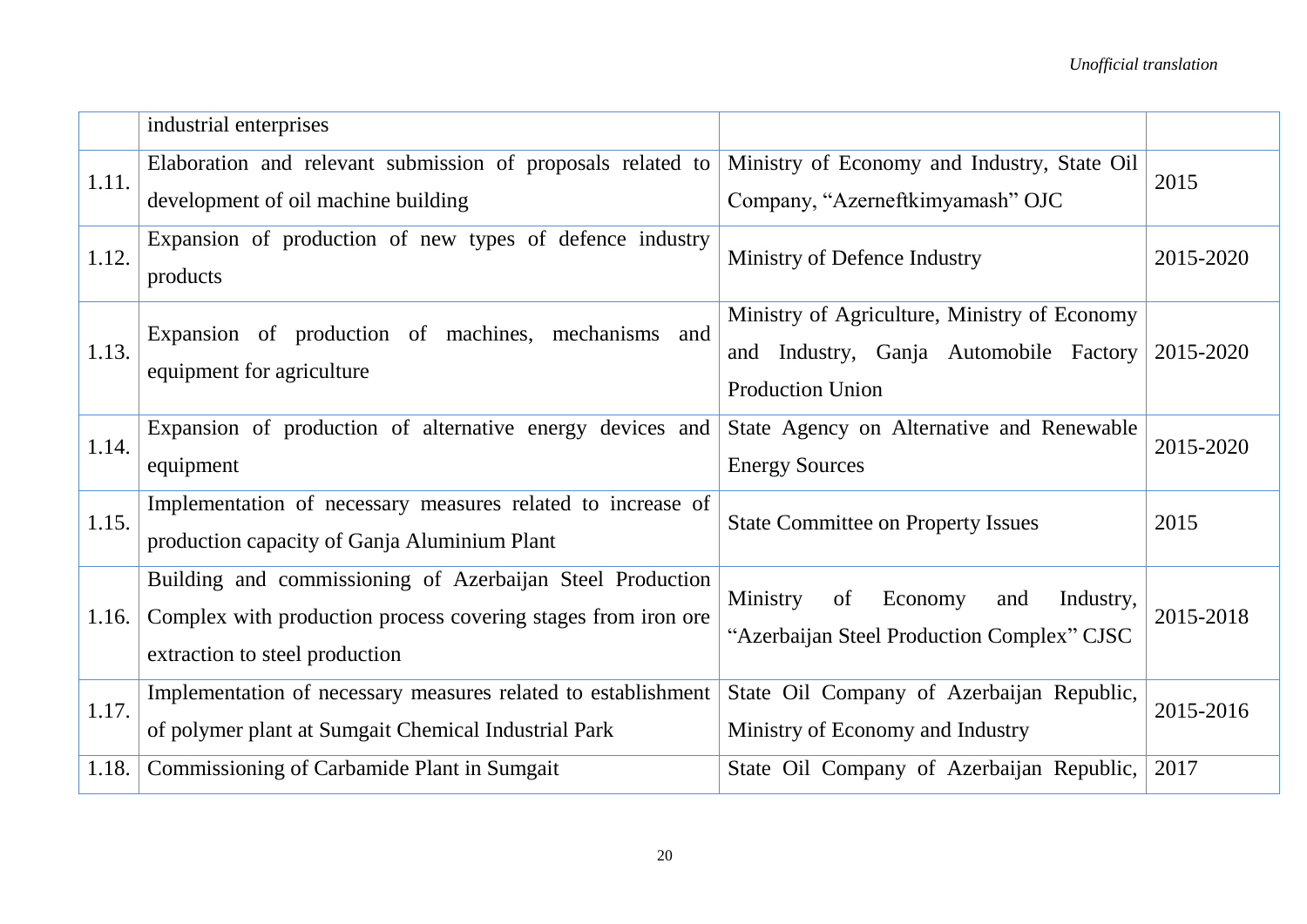|       |                                                                                                                                   | Ministry of Economy and Industry                                             |           |
|-------|-----------------------------------------------------------------------------------------------------------------------------------|------------------------------------------------------------------------------|-----------|
| 1.19. | Construction and commissioning of waste sorting, transportation<br>and processing enterprises                                     | Ministry of Economy and Industry, "Clean<br>City" JSC                        | 2017-2020 |
|       | 2. Support to activities of industrial enterprises                                                                                |                                                                              |           |
|       |                                                                                                                                   | Ministry of Economy and Industry, State                                      |           |
| 2.1.  | Provision of information support to industrial enterprises                                                                        | Committee on Standardization, Metrology and                                  | 2015-2020 |
|       |                                                                                                                                   | Patent                                                                       |           |
| 2.2.  | Preparation of promotional electronic resources and printed<br>materials on investment opportunities in industry                  | Ministry of Economy and Industry                                             | 2015-2020 |
| 2.3.  | Hosting<br>scientific-practical<br>seminars,<br>roundtables<br>and<br>conferences on development of industry                      | Ministry of Economy and Industry, Azerbaijan<br>National Academy of Sciences | 2015-2020 |
| 2.4.  | Support to training conducted by industrial enterprises                                                                           | Ministry of Economy and Industry                                             | 2015-2020 |
| 2.5.  | Conducting regular publicity activities for local producers about<br>industrial products ordered by state enterprises             | Ministry of Economy and Industry                                             | 2015-2020 |
| 2.6.  | Making research on various sectors of industry and presenting<br>its results to local companies                                   | Ministry of Economy and Industry                                             | 2015-2018 |
| 2.7.  | Elaboration of proposals based on the analysis of international<br>experience and relevant submission of these proposals aimed to | Ministry of Economy and Industry                                             | 2015      |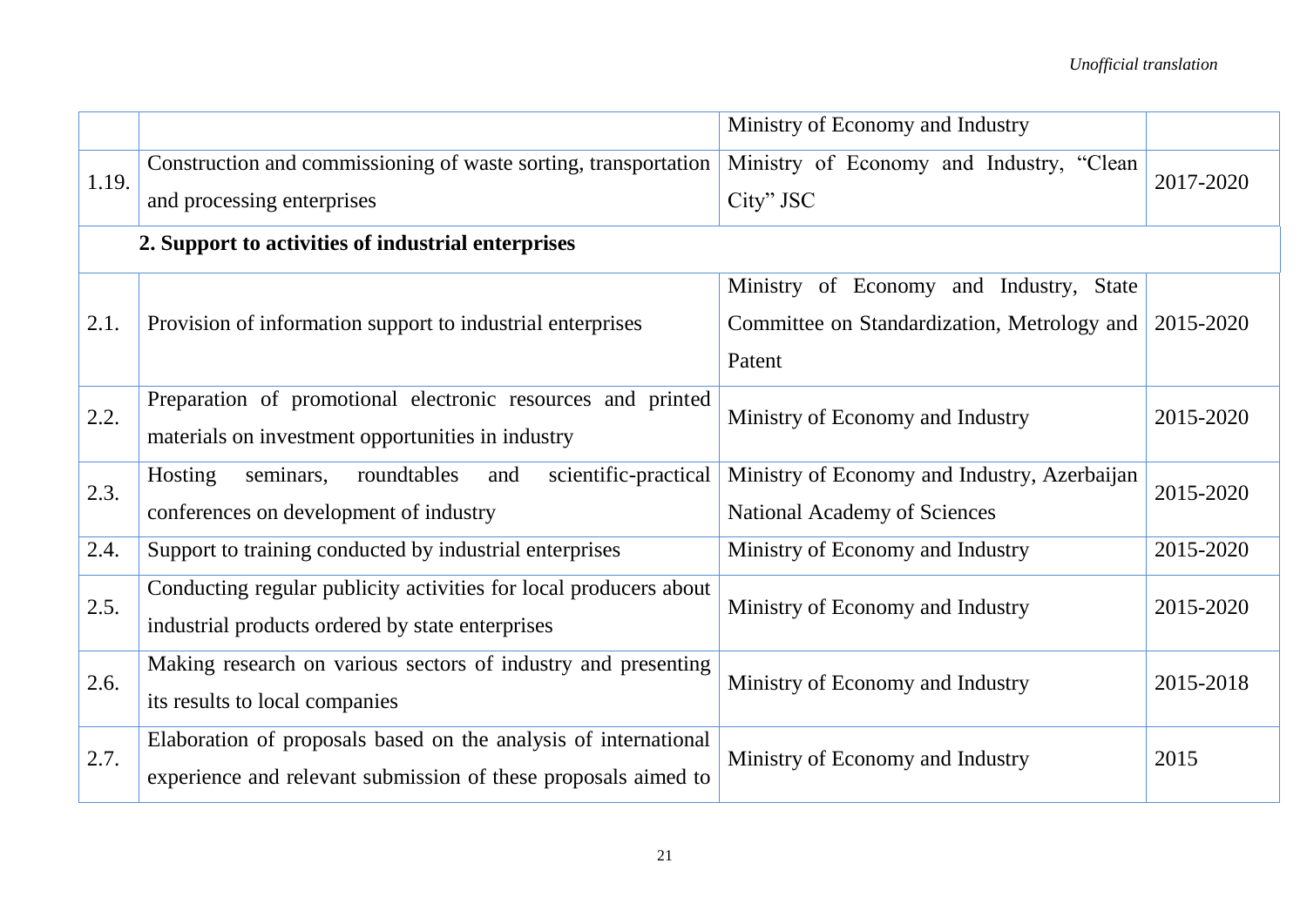|       | support R&D activities of industrial enterprises                  |                                                     |           |
|-------|-------------------------------------------------------------------|-----------------------------------------------------|-----------|
|       |                                                                   | Ministry of Economy and Industry, State             |           |
| 2.8.  | Elaboration and relevant submission of proposals on creation,     | Committee on Standardization, Metrology and         | 2015      |
|       | development and support of local brands for targeted markets      | Patent, Ministry of Communications and High         |           |
|       |                                                                   | Technologies                                        |           |
|       | Elaboration of proposals and implementation of relevant           | Committee<br>Standardization,<br><b>State</b><br>on |           |
| 2.9.  | measures aimed to assist industrial enterprises in application of | Metrology and Patent, Ministry of Economy           | 2015-2018 |
|       | standards and obtaining international quality certificates        | and Industry                                        |           |
| 2.10. | Assistance for application of corporate management standards at   | Ministry of Economy and Industry, State             | 2015-2020 |
|       | industrial enterprises                                            | <b>Committee on Property Issues</b>                 |           |
| 2.11. | Promotion of the establishment of associations in various fields  | Ministry of Economy and Industry, Ministry          | 2015-2020 |
|       | of industry                                                       | of Education                                        |           |
|       | Analysis of international experience, elaboration of proposals    |                                                     |           |
| 2.12. | and their relevant submission on supporting creation of new       | Ministry of Economy and Industry                    | 2015      |
|       | industrial small and medium start-up companies                    |                                                     |           |
|       | Elaboration and relevant submission of proposals related to       |                                                     |           |
| 2.13. | promotion of participation of local companies at foreign          | Ministry of Economy and Industry                    | 2015      |
|       | international industry exhibitions                                |                                                     |           |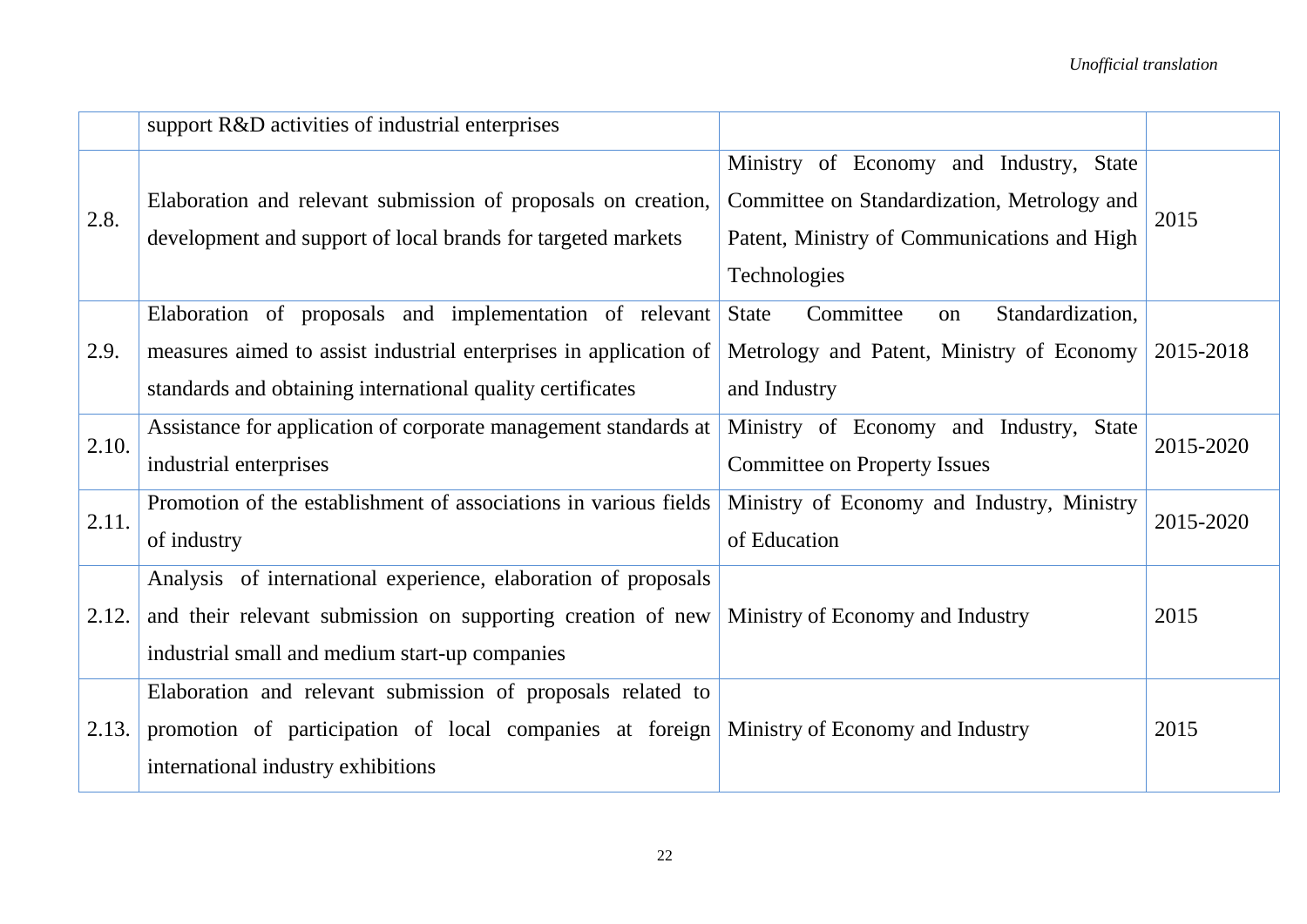| 2.14. | Support to local exhibitions on various sectors of industry                                                                        | Ministry of Economy and Industry                                                                                    | 2015-2020 |
|-------|------------------------------------------------------------------------------------------------------------------------------------|---------------------------------------------------------------------------------------------------------------------|-----------|
| 2.15. | Creation of Enterprise<br>Information<br>System<br>containing<br>comprehensive information on activities of industrial enterprises | Ministry of Economy and Industry                                                                                    | 2015-2016 |
| 2.16. | Improvement of industrial statistics                                                                                               | Committee,<br>Ministry<br><b>Statistics</b><br>of<br><b>State</b><br><b>Economy and Industry</b>                    | 2015-2016 |
|       | 3. Creation of industrial zones and clusters                                                                                       |                                                                                                                     |           |
| 3.1.  | Completion of infrastructure works at Sumgait Chemical<br>Industrial Park, improvement of the functioning of the park              | Ministry of Economy and Industry, Sumgait<br><b>City Executive Power</b>                                            | 2015-2017 |
| 3.2.  | Completion of infrastructure works at Balakhani Industrial Park,<br>improvement of the functioning of the park                     | Ministry of Economy and Industry, Baku City<br><b>Executive Power</b>                                               | 2015-2017 |
| 3.3.  | Formation of infrastructure of High Technologies Park and<br>organisation of the functioning of the park                           | Ministry of Communications<br>High<br>and<br>Technologies                                                           | 2015-2016 |
| 3.4.  | Establishment of industrial park in Ganja, formation of its<br>infrastructure and organisation of its functioning                  | Ministry of Economy and Industry, State<br>Committee on Property Issues, Ganja City<br><b>Executive Power</b>       | 2015-2018 |
| 3.5.  | Establishment of industrial park in Mingachevir, formation of its<br>infrastructure and organisation of its functioning            | Ministry of Economy and Industry, State<br>Committee on Property Issues, Mingachevir<br><b>City Executive Power</b> | 2015-2018 |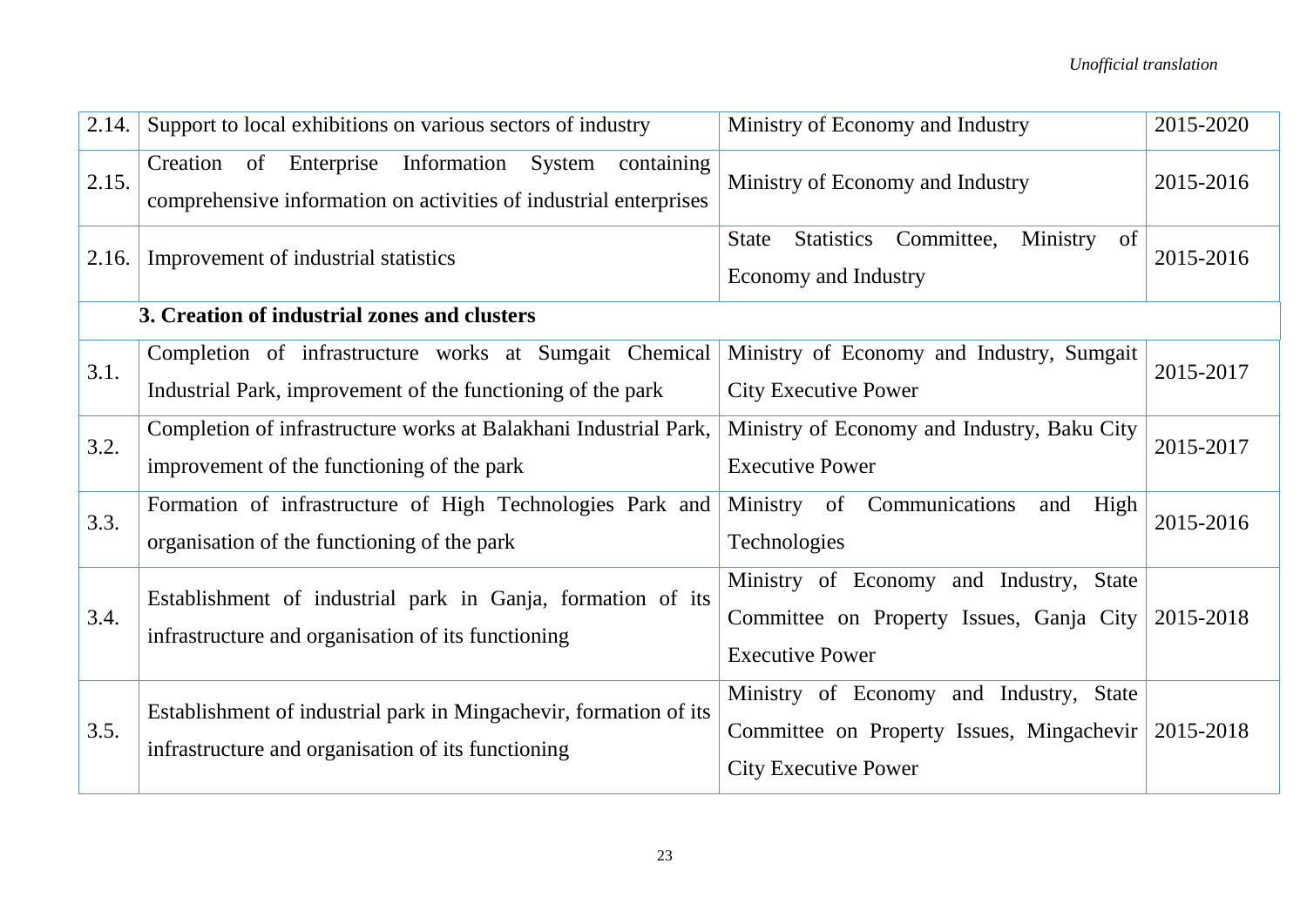| 3.6. | Elaboration and implementation of proposals on relevant Ministry of Economy and Industry, local<br>measures for the establishment of industrial clusters | executive power organs                                            | 2015-2020 |
|------|----------------------------------------------------------------------------------------------------------------------------------------------------------|-------------------------------------------------------------------|-----------|
| 3.7. | Implementation of relevant measures related to creation of<br>industrial sites (estates)                                                                 | Ministry of Economy and Industry, local<br>executive power organs | 2015-2020 |
|      | 4. Strengthening human potential and scientific support of industry                                                                                      |                                                                   |           |
|      | Organisation of study and experience-sharing tours to foreign                                                                                            |                                                                   |           |
| 4.1. | innovative industrial enterprises for senior management of local   Ministry of Economy and Industry                                                      |                                                                   | 2015-2020 |
|      | industrial enterprises                                                                                                                                   |                                                                   |           |
| 4.2. | Organisation of trainings for experts working in industry                                                                                                | Ministry of Economy and Industry, Ministry                        | 2015-2020 |
|      |                                                                                                                                                          | of Education                                                      |           |
| 4.3. | Supporting participation of experts working in industry at                                                                                               | Ministry of Education, Ministry of Economy                        | 2015-2020 |
|      | refresher training courses abroad                                                                                                                        | and Industry                                                      |           |
|      | Establishment of Vocational Education Centres in order to                                                                                                | Ministry of Education, Ministry of Labour and                     |           |
| 4.4. | organise vocational, refresher and retraining courses, elaborate                                                                                         | Social Protection of Population, Ministry of                      | 2016-2020 |
|      | and improve study plans and programs for different sectors of                                                                                            | <b>Economy and Industry</b>                                       |           |
|      | industry                                                                                                                                                 |                                                                   |           |
| 4.5. | Improvement of education programs on vocational education                                                                                                | Ministry of Education, Ministry of Labour and                     | 2016      |
|      | standards and specialisations                                                                                                                            | Social Protection of Population                                   |           |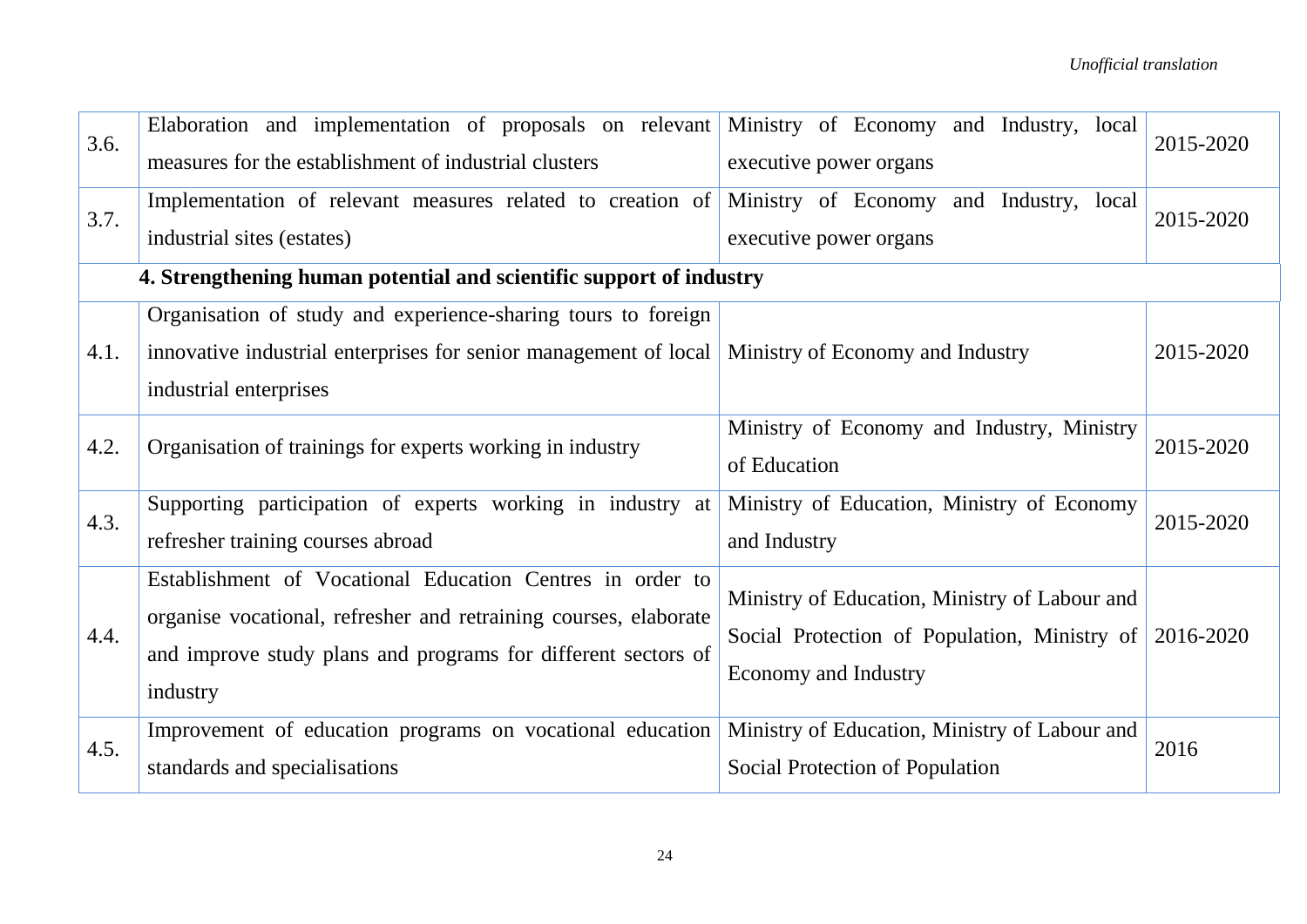| 4.6.  | Strengthening human capital and material-technical basis of<br>initial vocational education institutions                                                                               | Ministry of Education                                                                                                                                        | 2015-2020 |
|-------|----------------------------------------------------------------------------------------------------------------------------------------------------------------------------------------|--------------------------------------------------------------------------------------------------------------------------------------------------------------|-----------|
| 4.7.  | Organisation of operation of Vocational Education Centre under<br>"Sumgait Chemical Industrial Park" LLC                                                                               | Ministry of Economy and Industry                                                                                                                             | 2016      |
| 4.8.  | Elaboration and relevant submission of proposals related to<br>promotion of opening of private technical vocational schools<br>and lyceums                                             | Ministry of Education, Ministry of Economy<br>and Industry                                                                                                   | 2016      |
| 4.9.  | Improvement of study programs and human capital of technical<br>universities, and strengthening their material-technical basis<br>considering future development prospects of industry | Ministry of Education, Ministry of Economy<br>and Industry                                                                                                   | 2015-2017 |
| 4.10. | Creation of innovation centres at universities with involvement<br>of private sector                                                                                                   | Ministry of Education                                                                                                                                        | 2016-2017 |
| 4.11. | Elaboration and relevant submission of proposals related to<br>support to registration of patents by local inventors                                                                   | Committee<br>Standardization,<br><b>State</b><br>on<br>Metrology and Patent, Azerbaijan National<br>Academy of Sciences, Ministry of Economy<br>and Industry | 2015      |
| 4.12. | Elaboration and relevant submission of proposals on support to<br>applied-science and R&D activities aimed at the development of                                                       | Azerbaijan National Academy of Sciences,<br>Ministry of Education, Ministry of Economy                                                                       | 2015-2020 |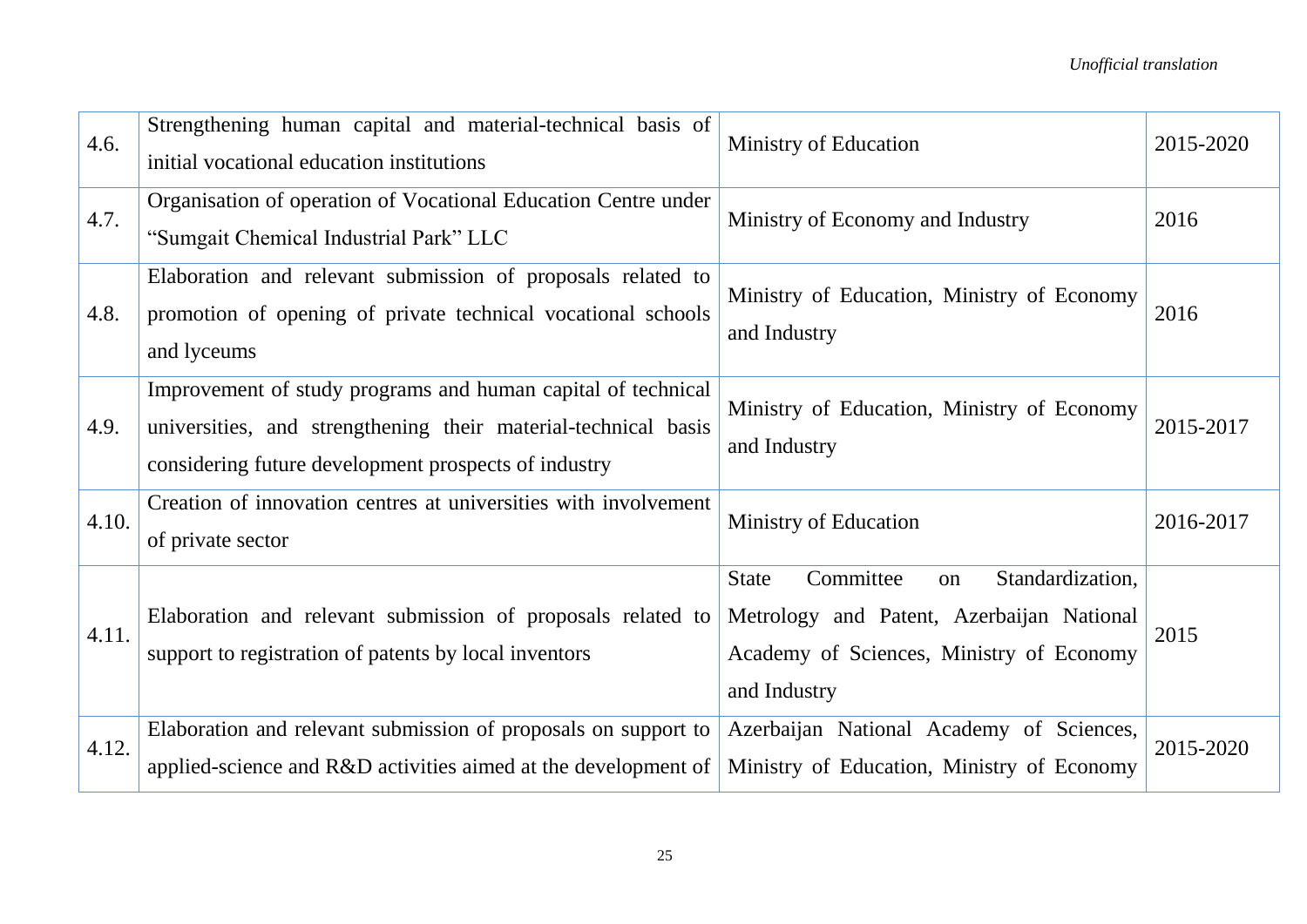|       | industry by universities, scientific institutions and study centres                                                     | and Industry                                  |           |
|-------|-------------------------------------------------------------------------------------------------------------------------|-----------------------------------------------|-----------|
|       | and on strengthening cooperation with industrial enterprises                                                            |                                               |           |
|       | Elaboration and relevant submission of proposals related to                                                             | Ministry of Economy and Industry, ministries, |           |
| 4.13. | optimisation of functioning, support of scientific-research and                                                         | committees and organisations that have        | 2015-2020 |
|       | project design institutes and coordination of their cooperation                                                         | subordinate scientific-research and project   |           |
|       | with industrial enterprises                                                                                             | design institutes                             |           |
|       |                                                                                                                         | Azerbaijan National Academy of Sciences,      |           |
| 4.14. | Elaboration and relevant submission of proposals related to<br>encouragement mechanism for publishing<br>in<br>articles | Ministry of Education, Ministry of Economy    | 2015      |
|       |                                                                                                                         | and Industry, Ministry of Communications and  |           |
|       | internationally rated magazines on technical subjects                                                                   | <b>High Technologies</b>                      |           |
|       |                                                                                                                         | Ministry of Economy and Industry, Ministry    |           |
|       | Strengthening of cooperation with international organisations in                                                        | of Foreign Affairs, Azerbaijan National       | 2015-2017 |
| 4.15. | field of science, technology and innovations                                                                            | Sciences,<br>Ministry<br>Academy<br>of<br>of  |           |
|       |                                                                                                                         | <b>Communications and High Technologies</b>   |           |
|       | 5. Improvement of legislation                                                                                           |                                               |           |
| 5.1.  | Preparation of proposals in direction of analysis<br>and                                                                | Ministry of Economy and Industry, Ministry    | 2015-2016 |
|       | improvement of legislation regulating activities in industry                                                            | of Justice                                    |           |
| 5.2.  | Preparation of drafts of relevant normative legal acts and                                                              | Ministry of Economy and Industry              | 2015      |